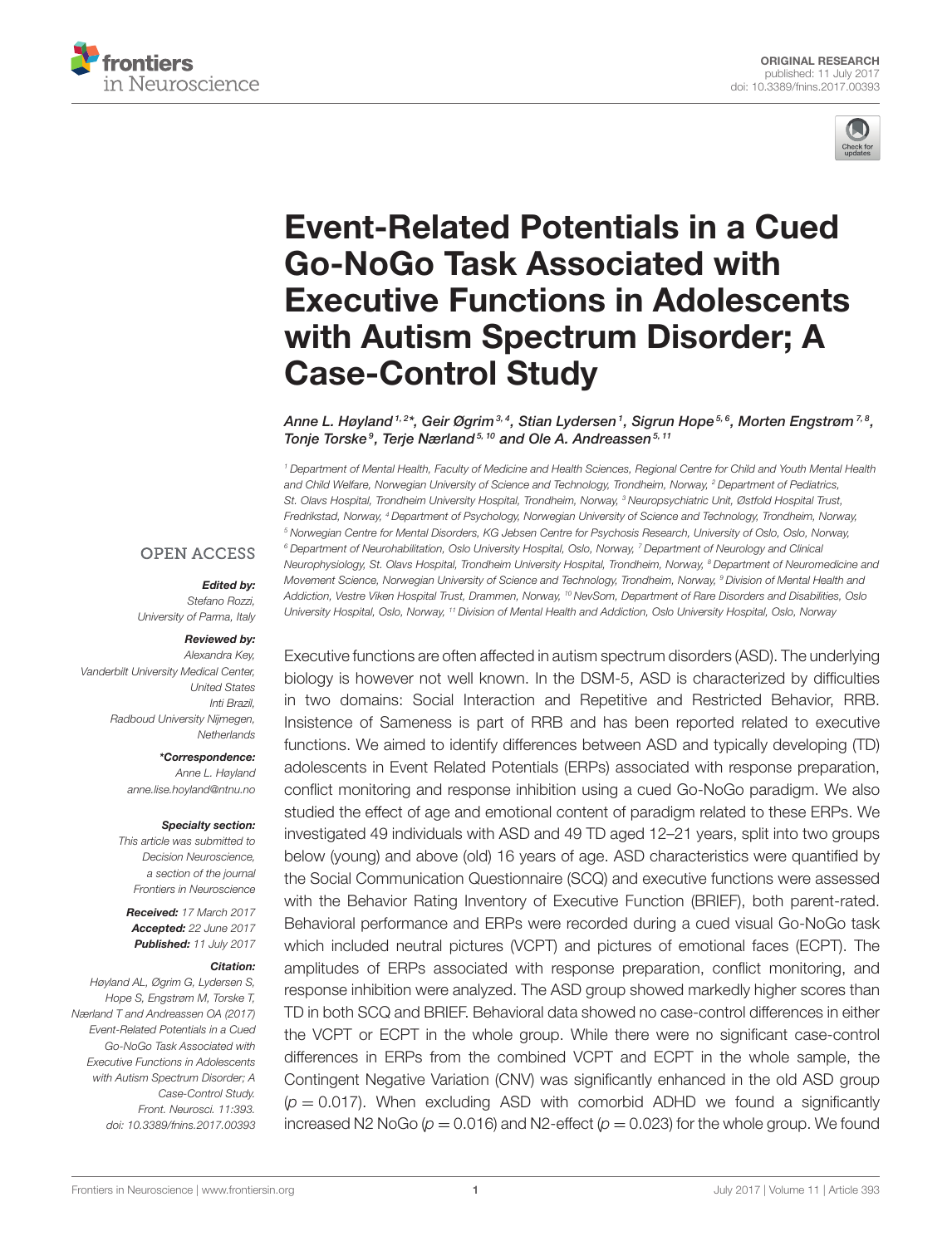no case-control differences in the P3-components. Our findings suggest increased response preparation in adolescents with ASD older than 16 years and enhanced conflict monitoring in ASD without comorbid ADHD during a Go-NoGo task. The current findings may be related to Insistence of Sameness in ASD. The pathophysiological underpinnings of executive dysfunction should be further investigated to learn more about how this phenomenon is related to core characteristics of ASD.

Keywords: ASD, executive functions, Go-NoGo task, ERP, CNV, N2, P3, insistence of sameness

## INTRODUCTION

Autism spectrum disorder (ASD) is a developmental disorder with impaired reciprocal interaction and a restricted pattern of behavior [\(ICD-10, 1992\)](#page-11-0)/[\(DSM-5, 2013\)](#page-10-0). Insistence of sameness was described as part of autism already by Kanner in 1943 who stated "anxiously obsessive desire for the maintenance of sameness" as part of the behaviors of the disorder [\(Kanner, 1943\)](#page-11-1). Insistence of sameness and resistance to change are core features of the Restrictive and Repetitive Behavior, RRB, in DSM-5 and the two categories of ASD symptoms in DSM-5 may represent independent cognitive components and neural patterns (Happe and Frith, [2006;](#page-11-2) [Mandy and Skuse, 2008;](#page-11-3) [Brunsdon and Happé,](#page-10-1) [2014\)](#page-10-1).

A potential cognitive process that may be related to RRB is executive functions, which are high-level cognitive processes that control goal-directed behavior and include abilities such as response inhibition, interference control, working memory, and set shifting [\(Friedman and Miyake, 2017\)](#page-11-4). Executive functions are often affected in neurodevelopmental disorders such as ASD [\(Hill, 2004;](#page-11-5) [Pugliese et al., 2014\)](#page-11-6) and have been shown to have broad and significant implications for everyday life [\(Miyake and Friedman, 2012;](#page-11-7) [Downes et al., 2017\)](#page-10-2). The prefrontal cortex is regarded as the main brain region involved in executive functions [\(Friedman and Miyake, 2017\)](#page-11-4), and prefrontal processes seem also to be involved in RRB [\(Mosconi et al., 2009;](#page-11-8) [Agam et al., 2010\)](#page-10-3). RRB may be subdivided in two separate categories, Repetitive Sensory Motor Action and Insistence on Sameness. The use of RRB subcategories, particularly Insistence of Sameness behaviors, can create more behaviorally homogeneous subgroups of children with ASD [\(Bishop et al., 2013\)](#page-10-4).

Many studies have explored the relationship between RRB and executive functions [\(Lopez et al., 2005;](#page-11-9) [Happé and Ronald,](#page-11-10) [2008;](#page-11-10) [Boyd et al., 2009;](#page-10-5) [Mosconi et al., 2009;](#page-11-8) [Agam et al.,](#page-10-3) [2010;](#page-10-3) [Van Eylen et al., 2015\)](#page-12-0). Deficient response inhibition and reduced inhibitory control are specifically suggested involved in the Insistence of Sameness category [\(Turner, 1997;](#page-12-1) Mosconi et al., [2009;](#page-11-8) [Agam et al., 2010\)](#page-10-3). [Holmboe et al. \(2010\)](#page-11-11) described that siblings of children with ASD showed reduced selective inhibition due to difficulties in disengaging attention, referred to as "sticky fixation." This concept may be related to Insistence of Sameness. A recent study reported reduced inhibitory control in a Go-NoGo task in adults with ASD [\(Uzefovsky et al.,](#page-12-2) [2016\)](#page-12-2) and found an association between this and autistic traits measured by the Autism Spectrum Questionnaire. Investigating the neurobiology of these deficits, may contribute to a better understanding of the RRB in ASD.

The conventional measurement of executive functions has been cognitive performance-based tests [\(Toplak et al., 2013\)](#page-12-3). This involves structured tasks in quiet, calm, distraction-free environments which may not represent the real-life situation with multiple demands and unclear goals in an environment of disturbing stimuli. Thus, the ecological validity of such measures is debated [\(Anderson et al., 2002;](#page-10-6) [Mahone et al., 2002;](#page-11-12) [Kenworthy et al., 2008;](#page-11-13) [Isquith et al., 2013;](#page-11-14) [Toplak et al., 2013\)](#page-12-3). A supplement to laboratory testing is rating scales of executive functions in everyday life. The Behavior Rating Inventory of Executive Function, BRIEF [\(Gioia et al., 2000\)](#page-11-15), is a questionnaire developed to identify everyday executive function abilities. These tests are thought to capture different levels of executive functions and provide a more complete picture of executive functions in everyday life [\(Isquith et al., 2013;](#page-11-14) [Toplak et al., 2013\)](#page-12-3). The parent rating scales (BRIEF) are capturing other aspects of executive functions than conventional performance-based tests, shown by the low-to-moderate correlations between them [\(Silver, 2014\)](#page-11-16).

Little is known about the underlying pathobiology of executive dysfunction in ASD. One fruitful approach to investigating the pathobiology related to executive functions is through electrophysiology. Event Related Potentials (ERPs) are cerebral generated electrical voltages recorded on the scalp in response to specific stimuli or responses [\(Luck, 2014\)](#page-11-17). A Go-NoGo task elicits ERPs associated with response preparation, conflict monitoring, and response inhibition; processes important to establish efficient and goal directed behavior and thus executive functions [\(Jonkman, 2006\)](#page-11-18). Several lines of evidence suggest ERP correlates to executive dysfunction in psychiatric and neurodevelopmental disorders [\(Johnstone et al., 2013;](#page-11-19) Ogrim et al., [2014;](#page-11-20) [Bridwell et al., 2015;](#page-10-7) [Araki et al., 2016;](#page-10-8) [Grane](#page-11-21) et al., [2016;](#page-11-21) Zielińska et al., 2016).

In the cued Go-NoGo task a defined cue (S1) indicates that the subsequent stimulus (S2) may require a response. This evokes top-down response preparation processes facilitating speeded reactions [\(Grane et al., 2016\)](#page-11-21). The CNV is a slow negative potential elicited in the time interval between the cue and the imperative stimulus (S2), and probably indicates response preparation [\(Ahmadian et al., 2013\)](#page-10-9). The main neural generators of the CNV are thought to be in the frontal cortex (Battaglini et al., [2017\)](#page-10-10) which plays a central role by exerting top-down response preparation [\(Stuss, 2007\)](#page-11-22). The CNV is considered to be an index of both anticipatory attention for the upcoming stimulus and motor preparation needed to respond (Brunia and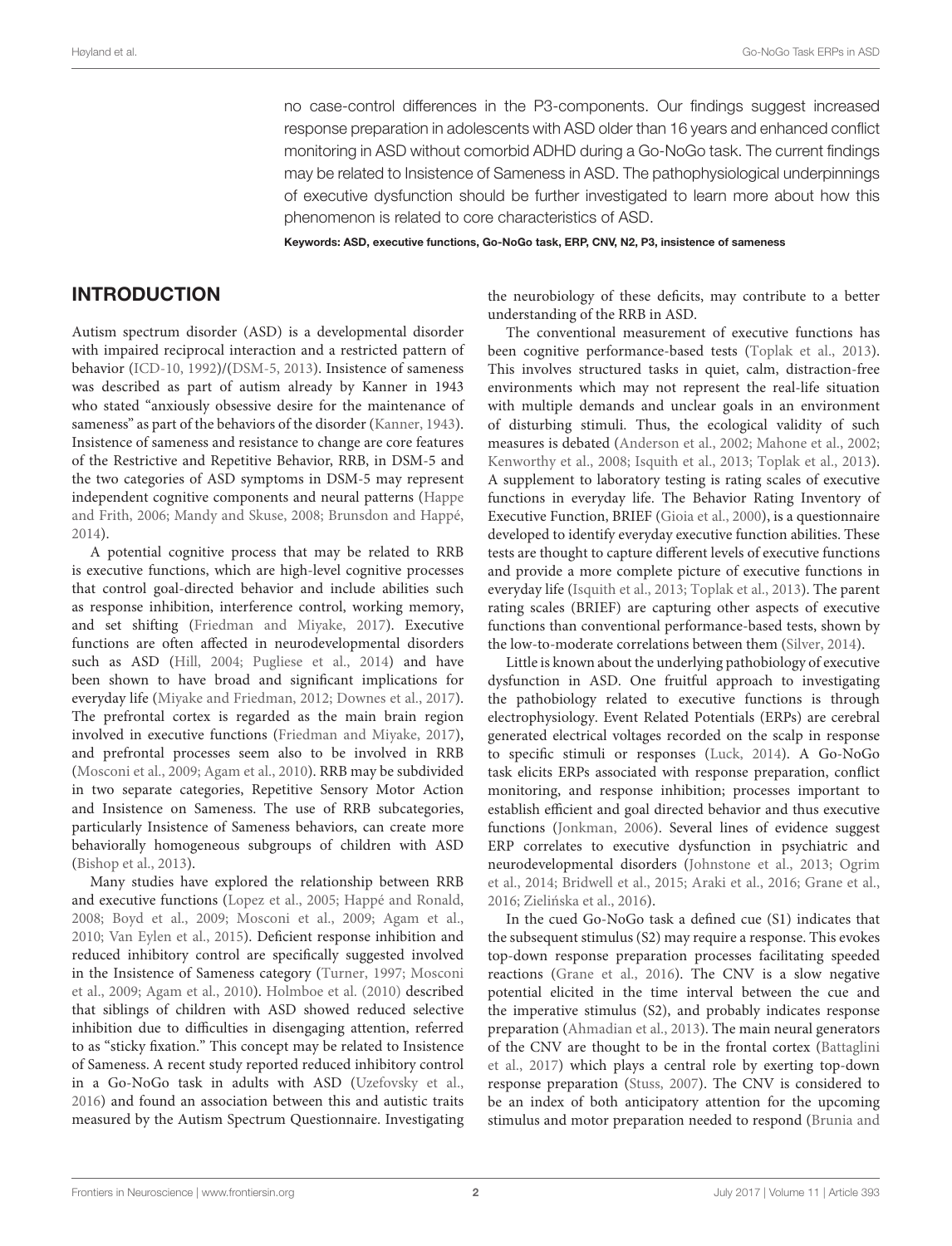Høyland et al. Go-NoGo Task ERPs in ASD

Van Boxtel, [2001\)](#page-10-11) and is related to reaction time (RT) and reaction time variability (RTV) [\(Karalunas et al., 2014\)](#page-11-23). The ERP amplitude generally reflects current neuronal activity [\(Luck,](#page-11-17) [2014\)](#page-11-17), and the amplitude of the CNV may therefore represent the neuronal resources involved in the preparatory process. Preparation for fast responding also leads to an augmented need for abortion of the prepared response when the S2 stimulus is a NoGo stimulus. The reactive control processes after S2 therefore include conflict monitoring and execution or inhibition of the planned response. The N2 is a negative deflection ∼200 ms after S2, and is suggested to reflect the cognitive control necessary for interference suppression and successful inhibition [\(Donkers and Van Boxtel, 2004;](#page-10-12) Downes et al., [2017\)](#page-10-2) and thereby conflict monitoring or the degree of experienced conflict [\(Hammerer et al., 2010\)](#page-11-24). The P3, a positive deflection ∼300 ms after both stimuli (S1 and S2), has been suggested to indicate the classification of the stimulus and the selection of responses, and in NoGo trials evaluate the inhibitory process after S2 [\(Aasen and Brunner, 2016\)](#page-10-13). P3 amplitude generally is sensitive to the amount of attentional resources engaged, and will be enhanced if the subject puts more effort into the task, but attenuated if the importance of the stimuli is unclear (e.g., if the given stimulus is target or non-target) or if the task is difficult [\(Polich, 1987,](#page-11-25) [2012\)](#page-11-26). The characteristics of the stimuli are therefore essential for the amplitude of P3.

Generally, the literature supports that executive function skills improve in subjects with ASD through childhood and adolescence [\(Rosenthal et al., 2013\)](#page-11-27), but the maturation is slower and may remain impaired into adulthood. Further, the role of comorbid Attention-Deficit/ Hyperactivity Disorder (ADHD) related to executive dysfunction is also not fully clarified. A recent review of executive functions in ASD, ADHD and comorbid ASD and ADHD found inconsistent results across studies attributed to differences in sample characteristics and assessment methods [\(Craig et al., 2016\)](#page-10-14). They reported response inhibition impaired only in the groups with comorbid ADHD compared to "clean" ASD and typically developing (TD) children. They were not able to identify differences between the diagnostic groups regarding response preparation and monitoring.

Some studies have investigated ERPs associated with attention and inhibition in ASD [\(Tye et al., 2014;](#page-12-5) [Cui et al., 2016;](#page-10-15) Faja et al., [2016;](#page-11-28) [Thillay et al., 2016;](#page-12-6) [Kim et al., 2017\)](#page-11-29). Enhanced CNV was reported in children 8–13 years with ASD compared to TD [\(Tye et al., 2014\)](#page-12-5). [Thillay et al. \(2016\)](#page-12-6) found enhanced CNV in both ASD and TD before predictable targets, but only in ASD when targets were random. This altered CNV suggests an altered top-down response preparation in ASD. [Tye et al. \(2014\)](#page-12-5) also reported reduced N2 amplitude enhancement from Go to NoGo trials (the N2-effect) in ASD, but no significant differences in neither N2 Go nor N2 NoGo. Generally larger N2 amplitudes were reported in children 7–11 years with ASD in a flanker test, suggesting that they recruit more neuronal resources when monitoring conflicting information. [Kim et al. \(2017\)](#page-11-29) found no amplitude differences in N2 Go, N2 NoGo nor N2-effect in kindergartens with ASD. Thus, there are conflicting findings according to N2. A recent meta-analysis of P3 amplitude and latency in ASD [\(Cui et al., 2016\)](#page-10-15) reported great variability and attribute this to differences in tasks and participants. However, they summarized that ASD showed attenuated P3b amplitudes and attributed this to abnormal information processing in the selection of responses. Deviant Cue P3, N2, and P3 NoGo are frequently found in other neurodevelopmental disorders [\(Johnstone et al., 2013;](#page-11-19) [Downes et al., 2017\)](#page-10-2).

Age-related changes of ERP components related to response preparation, conflict monitoring, and response inhibition are previously investigated in TD [\(Tecce, 1971;](#page-12-7) [Cohen, 1973;](#page-10-16) [Jonkman, 2006;](#page-11-18) [Lamm et al., 2006;](#page-11-30) [Lewis et al., 2006;](#page-11-31) Downes et al., [2017\)](#page-10-2). [Jonkman \(2006\)](#page-11-18) found CNV amplitude significantly larger in adults than children indicating a linear increase with age. Other studies found a linear increasing CNV in pre-adolescence with maximum amplitude at 15 years [\(Tecce, 1971;](#page-12-7) [Cohen, 1973\)](#page-10-16). The Cue P3 is also shown to be stronger in children compared to adults. Both the enhanced CNV and Cue P3 are suggesting a higher response preparation [\(Jonkman, 2006\)](#page-11-18). The amplitude of N2 is typically described as decreasing with age [\(Jonkman, 2006;](#page-11-18) [Downes et al., 2017\)](#page-10-2), but also dependent on task performance; better performance is associated with reduced amplitude (Lamm et al., [2006\)](#page-11-30). [Hammerer et al. \(2010\)](#page-11-24) described decreasing N2 from childhood to young adulthood, steeper decreasing in NoGo than Go condition. They suggested this was related to improved executive functions and thus reduced experienced conflict with age. The P3 NoGo is often absent in small children and increase in amplitude until adolescence [\(Jonkman, 2006\)](#page-11-18). However, to the best of our knowledge, there are few studies of these ERPcomponents in adolescents with ASD.

We have previously reported similar performance between TD and ASD in a visual cued Go-NoGo task (Høyland et al., in review). The task stimuli were split, the first part containing neutral pictures of animals/plants (VCPT) and the second, pictures with emotional faces (ECPT). Degree of social difficulties was determined on all participants by the Social Responsiveness Scales. We found enhanced reaction time in young adolescents correlated with social difficulties, but not the same enhancement in older adolescents. This suggests altered development of emotional understanding in adolescents with ASD. We also found that RTV and social function correlated significantly, but in opposite directions in the two age groups giving a significant interaction between score of social function and age group. In the older adolescents, more social difficulties correlated negatively with RTV. This could indicate better sustained attention in the ASD over 16 years.

The aim of the present study was to identify differences between ASD and TD on ERP- components associated with response preparation, conflict monitoring, and response inhibition during a cued Go-NoGo task. These executive function components may represent cognitive processes relevant for Insistence of Sameness and thereby for the diagnostic category of RRB in ASD. We hypothesized that ERP components associated with response preparation (CNV) were increased in ASD in both Go-NoGo paradigms (VCPT and ECPT). Due to delayed development of executive functions and the clinical feature Insistence of Sameness in ASD, we also expected the conflict monitoring N2-effect to be increased. The components associated with classification of the stimulus and selection of responses (Cue P3 and P3 Go/NoGo) were expected to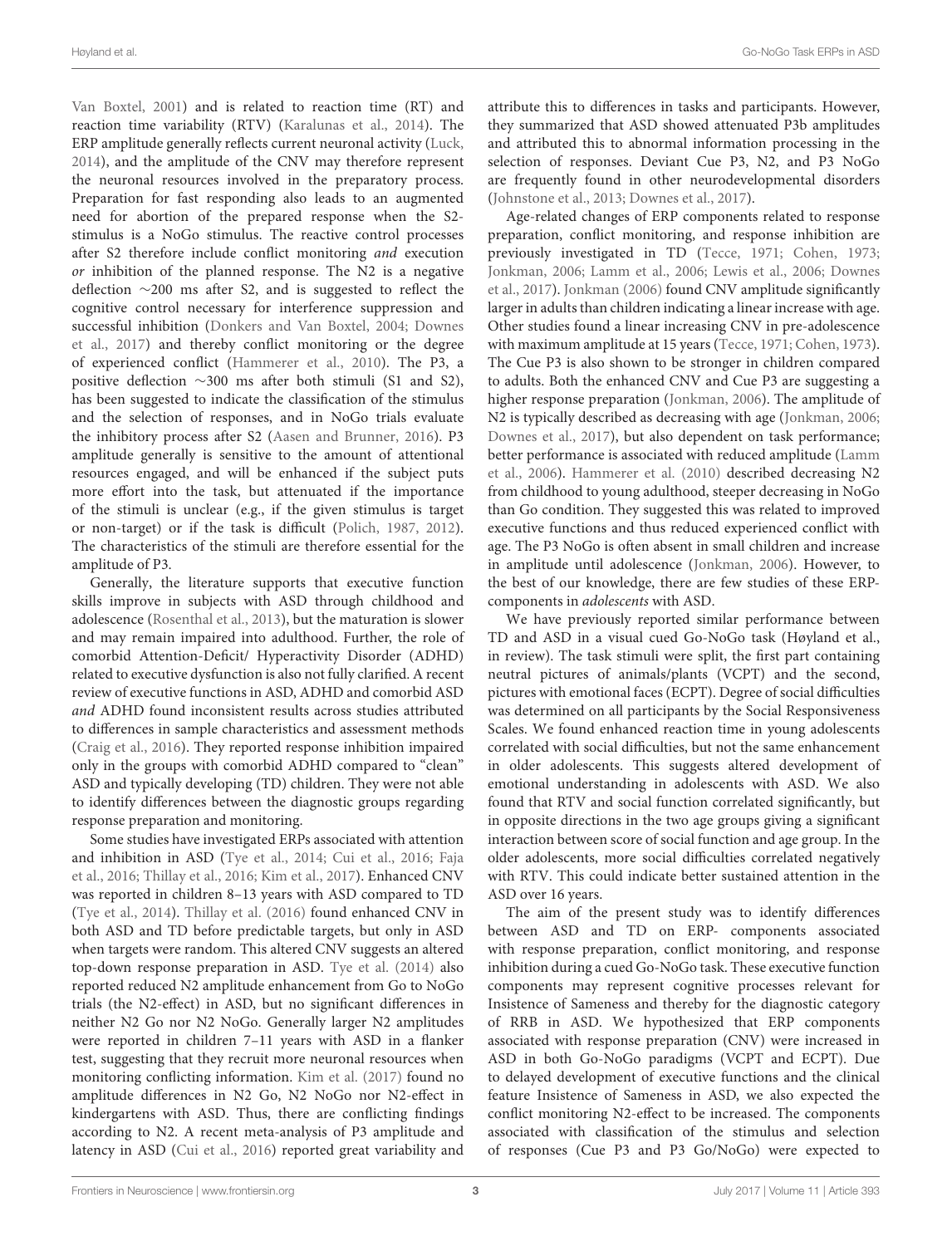be unaffected by neutral stimuli (VCPT), but attenuated by emotional stimuli (ECPT) in ASD, due to emotion processing difficulties. Age-related changes in these components between 12 and 21 years were investigated, and we expected more enhanced differences in the young group due to the maturational delay in executive functions in ASD. Lastly, we investigated if RT and RTV was related to the ERP component of response preparation, CNV, and we expected shorter RT and less RTV with increasing CNV amplitude.

## MATERIALS AND METHODS

#### **Participants**

Fifty adolescents with a confirmed diagnosis of ASD without intellectual disability from outpatients attending St. Olavs Hospital, Trondheim, Norway, were included in the study during 2013–2016 (**[Table 1](#page-3-0)**). The sample consisted of 13 girls and 37 boys, aged 12–21 years, average 15.6 years. The ASD patients were diagnosed according to the ICD-10 F.84 criteria for pervasive developmental disorder based on developmental information and clinical assessments. The Autism Diagnostic Observation Schedule (ADOS) [\(Lord et al., 2000\)](#page-11-32) was used in 43 of 50 cases.

Forty-nine typically developing adolescents, matched for age and gender, were recruited from adjacent schools through invitations/bulletins to all students/parents. In the invitation letter and recruitment posts we invited healthy adolescents. The parents confirmed in writing that their child did not suffer from any chronic disease or psychiatric problems presently or in previously. Eighteen girls and 31 boys between 12 and 20 years were included.

The functioning of networks involved in cognitive control are thought to reach adult level about the age of 15 [\(Solomon et al.,](#page-11-33) [2014\)](#page-11-33). To test if our results were associated with age we divided the participants into two groups, above and below 16 years of age. The young group included 27 TD and 26 ASD, and the older group included 22 TD and 23 ASD individuals.

Intelligence Quotients, IQs, were obtained for those in the ASD group. Most of the IQs were done previous of this study, including one participant who was assessed using the Leiter test because of specific language problems. The others were tested using the Wechsler tests. Some subjects were tested after recruitment into the current study applying the Wechsler Abbreviated Scales of Intelligence. When the difference between verbal and performance IQs was  $\geq$ 30, we did not calculate full scale IQ (FIQ). To be included in the study, verbal (VIQ) or performance IQ (PIQ) had to be within the normal variation ( $\geq$ 70). Eighteen (37%) individuals in the ASD group had neuropsychiatric comorbidity, all but one with attention problems [Attention Deficit Disorder (ADD) with or without hyperactivity (ADHD)]. Eight (16%) had more than one comorbid diagnosis. Six (12%) had a diagnosis of epilepsy, all but one with co-occurring ADHD/ADD. Twelve (25%) of the ASD individuals used medication regularly. Four were on stimulants, two used atomoxetine and the six with epilepsy were on antiepileptic medication.

<span id="page-3-0"></span>

|  | <b>TABLE 1</b>   Demographics; number $(n)$ and mean $\pm$ SD. |  |  |  |  |  |
|--|----------------------------------------------------------------|--|--|--|--|--|
|--|----------------------------------------------------------------|--|--|--|--|--|

|                     | <b>TD</b> |                | <b>ASD</b> |                 |  |
|---------------------|-----------|----------------|------------|-----------------|--|
|                     | $n = 49$  |                | $n = 49$   |                 |  |
| <b>GENDER</b>       |           |                |            |                 |  |
| Male                | 31        |                | 36         |                 |  |
| Female              | 18        |                | 13         |                 |  |
| <b>ASD SUBGROUP</b> |           |                |            |                 |  |
| Infantile autism    |           |                | 13         |                 |  |
| Asperger disorder   |           |                | 18         |                 |  |
| PDD NOS             |           |                | 18         |                 |  |
| <b>AGE-YEARS</b>    |           |                |            |                 |  |
| All                 | 49        | $15.6 \pm 1.8$ | 49         | $15.6 \pm 2.4$  |  |
| $<$ 16 years        | 27        | $14.3 \pm 1.0$ | 26         | $13.7 \pm 1.3$  |  |
| $\geq$ 16 years     | 22        | $17.3 \pm 1.1$ | 23         | $17.8 \pm 1.3$  |  |
| IQ                  |           |                | 49         |                 |  |
| Full scale IQ       |           |                | 36         | $91.9 \pm 17.7$ |  |
| Verbal IQ           |           |                | 47         | $87.6 \pm 19.0$ |  |
| Nonverbal IQ        |           |                | 48         | $98.1 \pm 19.3$ |  |
| <b>SCQ</b>          | 47        | $1.9 \pm 2.3$  | 49         | $18.7 \pm 6.7$  |  |
| Infantile autism    |           |                | 13         | $19.7 \pm 6.0$  |  |
| Asperger disorder   |           |                | 18         | $17.7 \pm 6.9$  |  |
| PDD NOS             |           |                | 18         | $19.0 \pm 7.1$  |  |
| <b>BRIEF</b>        |           |                |            |                 |  |
| <b>GEC AII</b>      | 36        | $42.0 \pm 6.0$ | 37         | $67.6 \pm 10.2$ |  |
| $<$ 16 years        | 23        | $41.9 \pm 6.4$ | 22         | $64.8 \pm 8.9$  |  |
| $\geq$ 16 years     | 13        | $42.2 \pm 5.4$ | 15         | $71.6 \pm 10.8$ |  |

*SCQ, Social Communication Questionnaire; BRIEF, Brief Rating Inventory of Executive Function; GEC, Global Executive Composite score; PDD NOS, Pervasive Developmental Disorder Not Otherwise Specified.*

To identify characteristics associated with ASD the parents of all participants completed the lifetime version of the Social Communication Questionnaire (SCQ) [\(Rutter et al., 2003\)](#page-11-34). The questionnaire is based on the Autism Diagnostic Interview-Revised (ADI-R) [\(Lord et al., 1994\)](#page-11-35) and is found valid for the ASD diagnosis [\(Berument et al., 1999;](#page-10-17) [Corsello et al., 2007\)](#page-10-18). It has shown good ability to discriminate between ASD and non-ASD [\(Chandler et al., 2007\)](#page-10-19). The ASD-group had markedly increased scores on SCQ compared with TD  $(p < 0.001$ , **[Table 1](#page-3-0)**).

The parents also filled in the Behavior Rating Inventory for Executive Functioning (BRIEF) [\(Gioia et al., 2000\)](#page-11-15) as a description of everyday executive function abilities in the participants. BRIEF showed significant differences ( $p < 0.001$ , **[Table 1](#page-3-0)**) between ASD and TD.

One of the participants in the ASD group scored >70% on the inattention subscale of the performance test and was excluded. The others, 49 ASD individuals and 49 TD, were included in the study. The behavioral results of the current sample were reported earlier (Høyland et al., in review).

#### Experimental Task, Electrophysiological Recording, and Analysis Experimental Task

We used a cued Go-NoGo task which measures variables of attention and reaction time [\(Mueller et al., 2010\)](#page-11-36). The categories of visual stimuli (see Figure S1, [http://bio-medical.](http://bio-medical.com/products/psytask.html)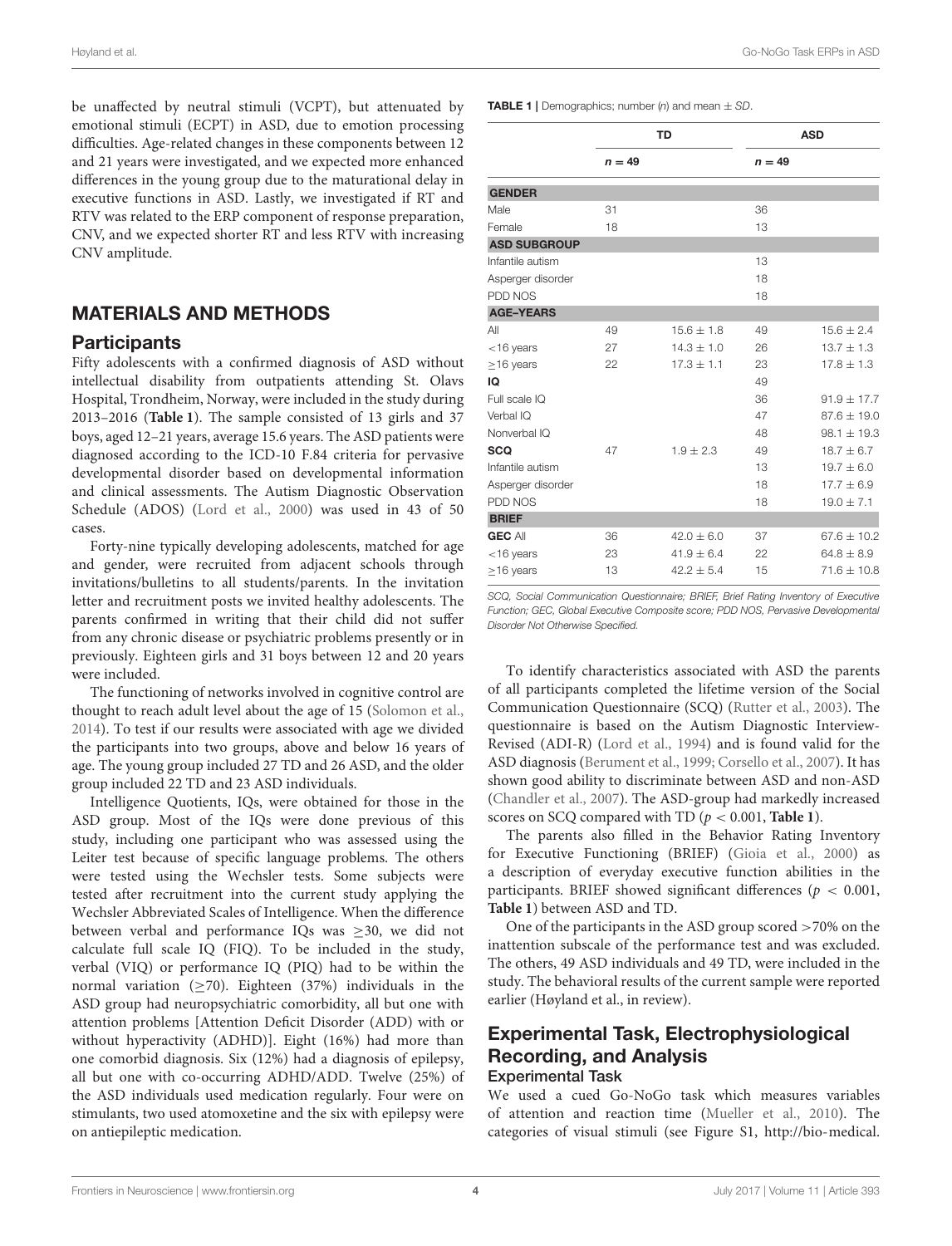[com/products/psytask.html\)](http://bio-medical.com/products/psytask.html) include 15 pictures of each category; animals, plants and humans in part one (VCPT), and facial emotions (angry, happy, and neutral from Ekmans Pictures of facial affect; [Ekman and Friesen, 1976\)](#page-10-20) in part two (ECPT). All participants completed 300 trials VCPT followed by 300 trials ECPT. Each trial consisted of a pair of stimuli (S1–S2). When S1 was a cue (animal/angry face), the S2 was either animal/angry face (Go trials), or plant/happy face (NoGo trials). When S1 was plant/happy face they should never give response to S2 (ignore trials). S1 and S2 are presented for 100 ms with an 1,100 ms inter-stimulus interval and an inter-trial interval of 3,000 ms. The trials are grouped into blocks separated by a short break. In each block, a unique set of five pictures from each picture category are selected. Each block consists of a pseudo-random presentation of 100 stimulus pairs with equal probability for each trial category. The participants were told to response by pressing a button with their index finger as quickly as possible without making mistakes in all Go trials and otherwise refrain from responding. For more details, see also Høyland et al. (in review).

During the task, subjects were seated in a comfortable chair that was 1.2 m from the computer screen. The pictures (size  $\sim$ 20 × 15 cm) were presented in the middle of an 18-inch monitor using the Psytask [\(http://bio-medical.com/products/](http://bio-medical.com/products/psytask.html) [psytask.html\)](http://bio-medical.com/products/psytask.html) software (from Bio-medical, Clinton Township, Michigan USA). The time interval from the presentation of the second stimulus to the response (RT) and RTV was registered by VCPT/ECPT software. The ERPs are averaged through trials with correct responses. The software also registered omissions and commissions.

#### Electrophysiological Recordings

Electroencephalogram (EEG) was recorded using a Mitsar [\(http://www.mitsar-medical.com\)](http://www.mitsar-medical.com) EEG system with a 19-channel tin electrode cap (Electro-cap International, Eaton, OH, USA). The electrodes were placed according to the international 10-20 system. The input signals were referenced to earlobe electrodes and filtered between 0.5 and 50 Hz and digitized at a sampling rate of 500 Hz. Impedance was kept below 5 k $\Omega$  for all electrodes. Quantitative data were obtained from the WinEEG software [\(www.mitsar-medical.com\)](www.mitsar-medical.com) in common average montage prior to data processing. Eye blink artifacts were corrected by zeroing the activation curves of individual independent components corresponding to eye blinks. In addition, epochs of the filtered EEG with excessive amplitude ( $>100 \mu$ V) and/or slow ( $>50 \mu$ V in the 0–1 Hz-band) and excessive fast ( $>$ 35  $\mu$ V in the 20–35 Hz-band) frequency activity were automatically excluded from further analysis.

All participants had a 6-min resting EEG registration and a specialist in clinical neurophysiology examined the registrations and found no epileptic activity.

The ERPs for each individual were based on averaging the trials of the respective task condition with correct response after artifact correction. The number of artifact-free trials averaged were 269 (±22.4, range 191–300) for TD, 261(±37.9, range 109– 295) for ASD. This makes a non-significant difference in averaged trials. The ERPs were measured by convention as mean or peak amplitudes in the stated electrode and time window as showed <span id="page-4-0"></span>TABLE 2 | Electrophysiological measures, ERPs.

| Cue P <sub>3</sub>     | Maximum positive peak in Pz 260-360 ms after S1                            |
|------------------------|----------------------------------------------------------------------------|
| CNV                    | Averaged amplitude in Cz 1,000-1,100 ms after<br>S1(immediately before S2) |
| N <sub>2</sub> Go/NoGo | Maximum negative amplitude in Fz 90-290 ms after stimuli 2                 |
| P <sub>3</sub> Go      | Maximum positive peak in Pz 260-360 ms after S2                            |
| P <sub>3</sub> NoGo    | Maximum positive peak in Cz 270–420 ms after S2                            |

by the grand average file, see **[Table 2](#page-4-0)**. The topography of the P3 components is illustrated in **[Figure 1](#page-5-0)**.

### Study Design and Outcomes

The primary outcome for the current study was to compare differences between TD and ASD in the amplitude of the following ERPs elicited during a cued Go-NoGo task: Cue P3, CNV, N2 Go and NoGo, P3 Go and P3 NoGo. The N2-effect was also calculated as N2 Go minus N2 NoGo. Outcomes were analyzed for the whole group of participants, and separately within each of the two age groups.

### Statistical Analysis

The descriptives for all ERPs are reported. Subsequently, ERP amplitudes were analyzed as dependent variables in mixed model analyses with subject as random effect, and ECPT vs. VCPT, gender, age group, and diagnosis (ASD vs. TD) as independent variables. We did the analyses first for the whole sample, then separately for the two age groups. Finally, we also included the interaction between diagnosis and age group as independent variable. We repeated the analyses for ASD without comorbid ADHD vs. TD. We also made a scatter-plot (Loess curve) with CNV in both ECPT and VCPT as function of age. Partial correlation with gender as covariate was used to explore the relationship between the performance measures RT/RTV and CNV. All analyses were adjusted for gender.

Normality of residuals was checked by visual inspection of Q-Q plots. Statistical analyses were carried out in IBM SPSS Statistics 23.0. Two-sided  $p < 0.05$  were considered statistically significant, however, due to multiple comparisons  $p$ -values between 0.01 and 0.05 should be interpreted with caution.

#### **Ethics**

The study was approved by the Norwegian Regional Committee for Medical and Health Research Ethics South East (2013/1236/REK South-East). Written informed consent was obtained from participants and/or parents when necessary due to age.

# RESULTS

## Total Sample

ERPs in the three midline electrodes (Fz, Cz, Pz) are presented in supplement (Figures S2, S3), and examples are provided in **[Figure 2](#page-6-0)**. Descriptives of ERP amplitudes in the different groups are shown in **[Table 3](#page-7-0)**. None of the ERPs associated with response preparation (Cue P3 and CNV) and conflict monitoring and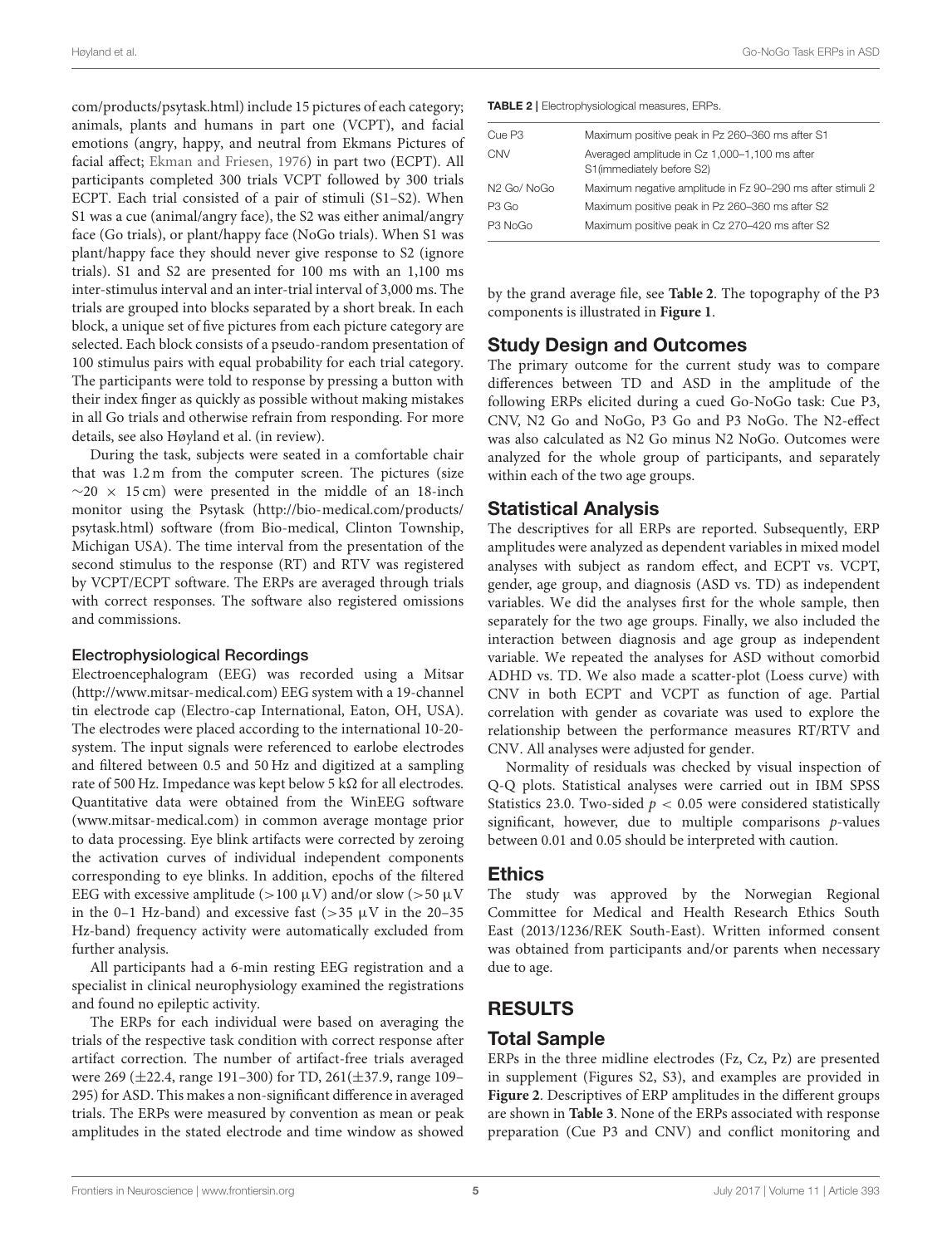

<span id="page-5-0"></span>response inhibition (N2 Go/ NoGo, N2-effect, P3 Go/NoGo) were significantly different between the ASD and TD groups in the combined VCPT and ECPT (**[Table 4](#page-8-0)**).

Seventeen of the adolescents in the ASD group had comorbid ADHD. When excluding the ASD with comorbid ADHD, the N2 NoGo was significantly increased in the ASD group ( $p =$ 0.016, **[Table 4](#page-8-0)**). The N2-effect was correspondingly enhanced  $(p = 0.023,$  **[Table 4](#page-8-0)**).

We found significant correlations between RT and CNV (VCPT  $r = 0.29$ ,  $p = 0.004$ ; and ECPT  $r = 0.47$ ,  $p < 0.001$ ) for all participants. We also found significant correlations between RTV and CNV (VCPT  $r = 0.29$ ,  $p = 0.004$ ; and ECPT  $r = 0.34$ ,  $p = 0.001$ ).

## Age Related Differences

There were no significant differences in the CNV amplitudes in the combined VCPT and ECPT data between cases and controls in the young age group, see **[Table 4](#page-8-0)**. In the older age group, CNV was significantly ( $p = 0.015$ ) enhanced in ASD compared to TD (**[Table 4](#page-8-0)**). We also found a corresponding age  $\times$  diagnosis interaction for CNV (**[Table 4](#page-8-0)**, **[Figure 3](#page-9-0)**). When plotting CNV vs. age as a continuous scale we found maximum amplitude at ∼15 years in TD, 17 years in ASD (**[Figure 4](#page-9-1)**). The other ERPs recorded were not significantly different between ASD and TD in either age group (**[Table 4](#page-8-0)**).

Repeating the analyses after excluding the participants with comorbid ADHD generally increased the differences between ASD and TD (**[Table 4](#page-8-0)**).

# **DISCUSSION**

We show ERPs related to response preparation, conflict monitoring and response inhibition in adolescents with ASD, all related to the clinical phenomenon Insistence of Sameness. The main findings of the present study were age related alterations in CNV and differences in N2 in the visual cued Go-NoGo task in ASD, while the behavioral performance was similar to the TD group. The age-related development of CNV in adolescents with ASD is not described previously. Our results contribute to the neurophysiology associated with executive dysfunction in ASD, and suggest biological underpinnings associated to a core RRB characteristic in ASD.

An enhanced CNV is thought to reflect increased response preparation [\(Brunia and Van Boxtel, 2001\)](#page-10-11). This may lead to reduced flexibility and thus problems with set-shifting; features related to Insistence of Sameness [\(Yerys et al., 2009\)](#page-12-8). Further it may be linked to the "sticky fixation" phenomenon associated to reduced selective inhibition described by [Holmboe et al.](#page-11-11) [\(2010\)](#page-11-11). [Mosconi et al. \(2009\)](#page-11-8) also relate reduced inhibitory control to the Insistence of Sameness category of RRB. Attenuated CNV is reported to be associated with attentional problems in ADHD [\(Doehnert et al., 2010\)](#page-10-21). The present findings of increased CNV in ASD above 16 years of age may represent a superior detail-focused cognitive style [\(Happe and Frith, 2006\)](#page-11-2), the opposite of attention deficits. The detail-focused style is part of the altered perception in autism [\(Mottron et al., 2009\)](#page-11-37), which may be associated with Insistence of Sameness. The CNV was significantly correlated to both RT and RTV for all participants (increased CNV associated with reduced reaction time and less RTV) in line with previous reports [\(Karalunas et al., 2014\)](#page-11-23). This relation may reflect the neuronal resources involved in the preparatory process and thus performance. We did not replicate earlier findings of enhanced CNV in younger children with ASD [\(Tye et al. \(2014\)](#page-12-5). This may be due to differences in age of participants, paradigms, inter-trial interval and also time interval for assessing the CNV. In a longitudinal study, Doehnert et al. [\(2010\)](#page-10-21) found reduced CNV in ADHD compared to TD from childhood to adolescence. After excluding participants with comorbid ADHD, we found an increased CNV in the group over 16 years, showing the same effect of ADHD. Thus, the reported enhanced CNV seem to be specific for ASD and may indicate a pathophysiological mechanism of executive dysfunction in ASD which could be overlapping with RRB.

The current findings of an ASD specific age-related development of CNV in adolescence are in line with abnormal brain development in ASD [\(Solomon et al., 2014\)](#page-11-33). Earlier studies have found increasing CNV amplitude in TD until 15 years and thereafter gradual attenuation [\(Tecce, 1971;](#page-12-7) [Cohen,](#page-10-16)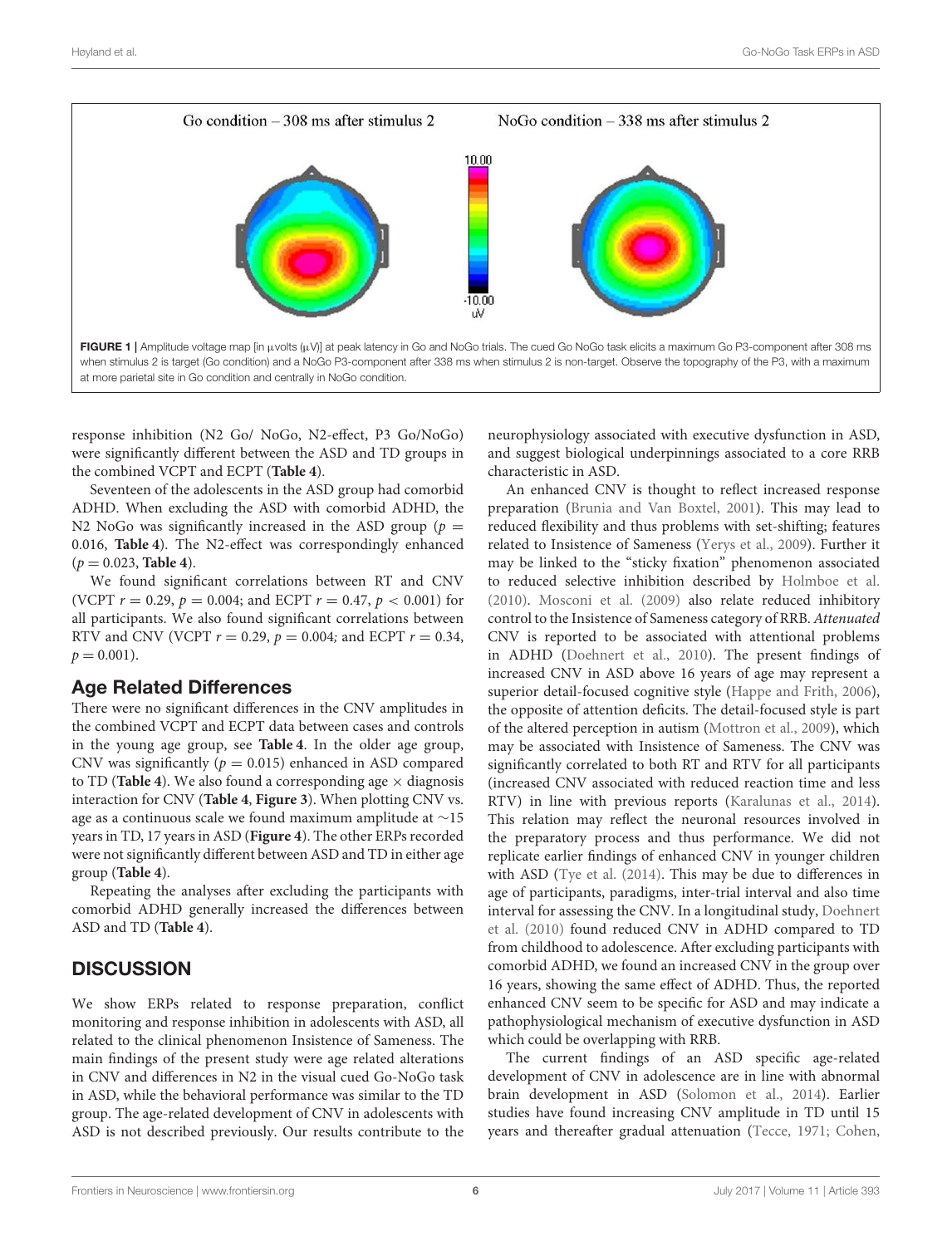

<span id="page-6-0"></span>[1973\)](#page-10-16). Our findings are in line with this observation. In the ASD group, however, the CNV amplitude increased until 17 years before attenuating. This suggests an altered development of neurophysiological processes underlying CNV in ASD. At the age of 20 years, the upper age-limit in our study, the CNV amplitude remained enhanced in the ASD group, suggesting that these abnormalities may persist into adulthood [\(Thillay et al.,](#page-12-6) [2016\)](#page-12-6). However, longitudinal studies are needed to determine the life span patterns of neurophysiological parameters in ASD.

We found no difference between the total ASD group and TD in the amplitude of N2 NoGo or N2-effect. [Tye et al. \(2014\)](#page-12-5) reported attenuated N2-effect in children with ASD aged 8–13 years. [Faja et al. \(2016\)](#page-11-28) found overall enhanced N2-components in ASD in children aged 7–11 years, but similar N2-effect. Both these studies included children younger than our participants. Several studies found decreasing N2 NoGo from childhood to adulthood in TD [\(Lamm et al., 2006;](#page-11-30) [Hammerer et al., 2010\)](#page-11-24). A reduced N2-effect is reported in ADHD [\(Albrecht et al., 2008\)](#page-10-22). The ASD group in the study by [Faja et al. \(2016\)](#page-11-28) included 8 children (29%) with ADHD which may affect their results. In our study, we included 17 ASD participants with comorbid ADHD. When they were excluded, we found both N2 NoGo and N2 effect significantly enhanced. These results are in line with our hypothesis, but must be interpreted with caution considering the multiple statistical testing. Thus, both the age and the inclusion/ exclusion of participants with comorbid ADHD may influence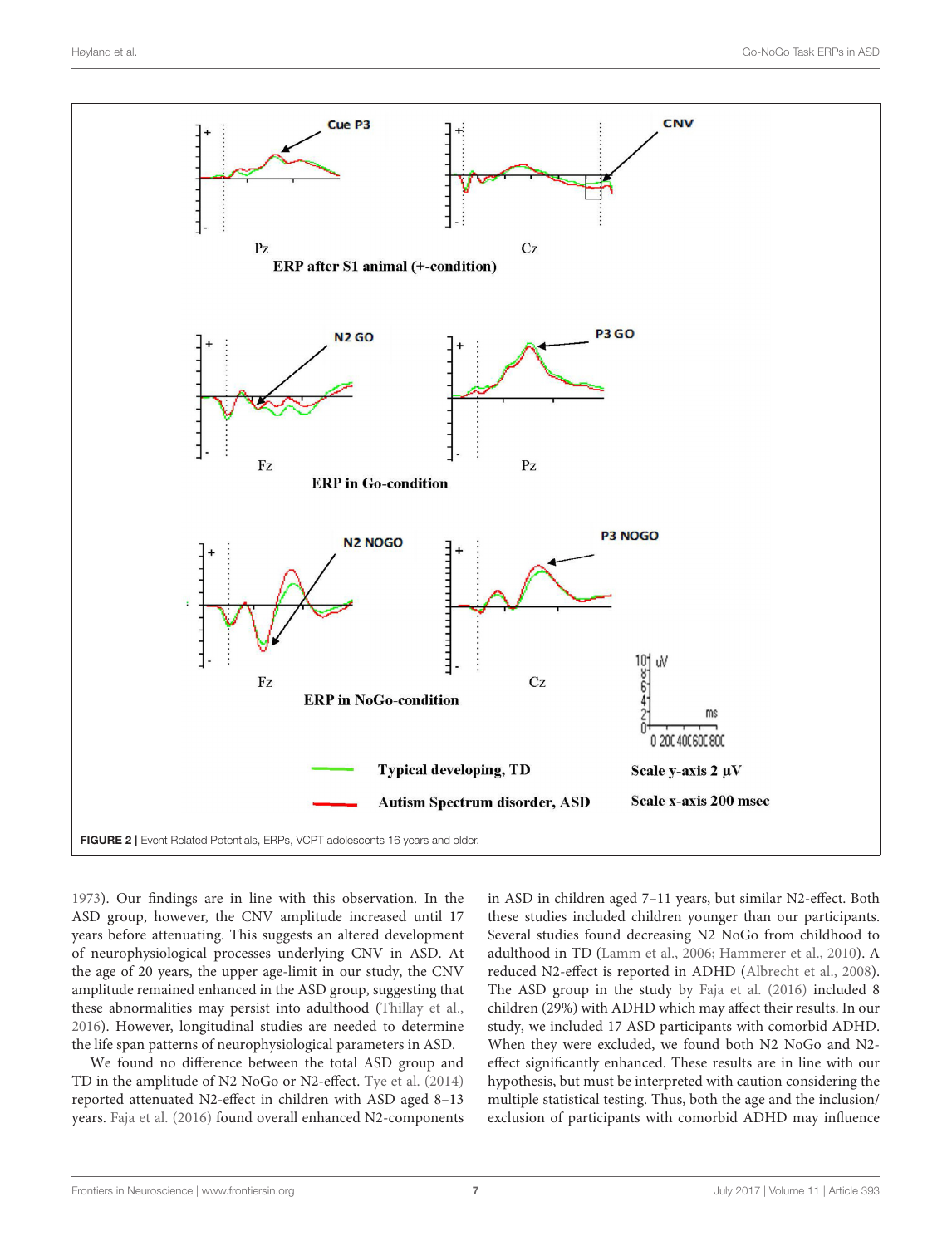|                                     |                 | <b>VCPT</b>      |                 | <b>ECPT</b>      |                 |                 |                  |
|-------------------------------------|-----------------|------------------|-----------------|------------------|-----------------|-----------------|------------------|
|                                     |                 | $n = 49$         | $n = 49$        | $n = 32$         | $n = 49$        | $n = 49$        | $n = 32$         |
|                                     |                 | TD               | <b>ASD</b>      | <b>ASD-ADHD</b>  | <b>TD</b>       | <b>ASD</b>      | <b>ASD-ADHD</b>  |
| <b>CNV</b>                          | All             | $-1.86 \pm 1.2$  | $-1.96 \pm 1.5$ | $-2.05 \pm 1.6$  | $-2.12 \pm 1.4$ | $-2.20 \pm 1.8$ | $-2.33 \pm 1.73$ |
|                                     | $<$ 16 years    | $-2.08 \pm 1.3$  | $-1.53 \pm 1.6$ | $-1.33 \pm 1.6$  | $-2.24 \pm 1.4$ | $-1.74 \pm 1.9$ | $-1.56 \pm 2.0$  |
|                                     | $\geq$ 16 years | $-1.59 \pm 1.0$  | $-2.43 \pm 1.2$ | $-2.59 \pm 1.2$  | $-1.97 \pm 1.3$ | $-2.72 \pm 1.5$ | $-2.90 \pm 1.3$  |
| N <sub>2</sub> Go                   | All             | $-4.97 \pm 2.7$  | $-4.07 \pm 2.9$ | $-4.42 \pm 2.8$  | $-2.96 \pm 2.3$ | $-2.79 \pm 3.2$ | $-3.61 \pm 3.1$  |
|                                     | $<$ 16 years    | $-5.90 \pm 2.0$  | $-4.63 \pm 3.1$ | $-5.55 \pm 2.6$  | $-3.57 \pm 2.0$ | $-3.45 \pm 3.3$ | $-5.11 \pm 2.5$  |
|                                     | $\geq$ 16 years | $-3.83 \pm 3.0$  | $-3.43 \pm 2.6$ | $-3.43 \pm 2.4$  | $-2.21 \pm 2.5$ | $-2.05 \pm 2.9$ | $-2.29 \pm 3.1$  |
| N <sub>2</sub> NoGo                 | All             | $-9.13 \pm 3.3$  | $-8.74 \pm 3.9$ | $-9.86 \pm 3.3$  | $-4.98 \pm 2.6$ | $-5.21 \pm 4.0$ | $-6.52 \pm 4.1$  |
|                                     | $<$ 16 years    | $-10.57 \pm 2.7$ | $-8.85 \pm 4.7$ | $-10.98 \pm 3.9$ | $-5.15 \pm 2.6$ | $-5.24 \pm 4.9$ | $-7.63 \pm 4.8$  |
|                                     | $\geq$ 16 years | $-7.35 \pm 3.3$  | $-8.60 \pm 2.9$ | $-8.88 \pm 2.3$  | $-4.77 \pm 2.6$ | $-5.17 \pm 2.9$ | $-5.54 \pm 3.1$  |
| N <sub>2</sub> -effect <sup>a</sup> | All             | $4.15 \pm 2.6$   | $4.67 \pm 3.2$  | $5.44 \pm 2.8$   | $2.02 \pm 2.2$  | $2.42 \pm 3.1$  | $2.90 \pm 3.5$   |
|                                     | $<$ 16 years    | $4.67 \pm 2.9$   | $4.23 \pm 3.0$  | $5.43 \pm 2.6$   | $1.58 \pm 1.9$  | $1.80 \pm 3.3$  | $2.51 \pm 4.0$   |
|                                     | $\geq$ 16 years | $3.52 \pm 2.1$   | $5.17 \pm 3.3$  | $5.44 \pm 3.1$   | $2.56 \pm 2.4$  | $3.13 \pm 2.7$  | $3.24 \pm 3.1$   |
| Cue P <sub>3</sub>                  | All             | $5.46 \pm 2.7$   | $5.66 \pm 3.0$  | $5.27 \pm 2.4$   | $4.56 \pm 2.2$  | $5.26 \pm 2.9$  | $5.05 \pm 2.08$  |
|                                     | $<$ 16 years    | $6.09 \pm 2.4$   | $5.92 \pm 3.1$  | $5.55 \pm 2.8$   | $5.05 \pm 2.2$  | $5.87 \pm 3.1$  | $6.03 \pm 3.1$   |
|                                     | $\geq$ 16 years | $4.69 \pm 2.8$   | $5.37 \pm 2.9$  | $5.03 \pm 2.0$   | $3.97 \pm 2.1$  | $4.56 \pm 2.5$  | $4.19 \pm 2.3$   |
| P <sub>3</sub> Go                   | All             | $9.24 \pm 4.1$   | $9.36 \pm 3.0$  | $9.60 \pm 2.9$   | $8.24 \pm 2.9$  | $8.80 \pm 4.3$  | $9.47 \pm 4.6$   |
|                                     | $<$ 16 years    | $9.21 \pm 5.0$   | $9.64 \pm 3.1$  | $9.75 \pm 3.6$   | $8.57 \pm 3.1$  | $8.96 \pm 4.4$  | $9.44 \pm 5.2$   |
|                                     | $\geq$ 16 years | $9.27 \pm 2.8$   | $9.06 \pm 2.9$  | $9.46 \pm 2.3$   | $7.83 \pm 2.5$  | $8.59 \pm 4.3$  | $9.50 \pm 4.3$   |
| P3 NoGo                             | All             | $11.66 \pm 4.2$  | $11.94 \pm 6.0$ | $13.13 \pm 6.7$  | $10.57 \pm 4.5$ | $10.08 \pm 6.7$ | $11.10 \pm 7.41$ |
|                                     | $<$ 16 years    | $11.24 \pm 3.5$  | $10.76 \pm 6.4$ | $11.88 \pm 8.1$  | $9.60 \pm 3.0$  | $8.48 \pm 6.9$  | $9.07 \pm 8.7$   |
|                                     | $\geq$ 16 years | $12.17 \pm 4.9$  | $13.27 \pm 5.3$ | $14.23 \pm 5.3$  | $11.77 \pm 5.7$ | $11.88 \pm 6.1$ | $12.89 \pm 5.8$  |

<span id="page-7-0"></span>TABLE 3 | Event Related Potentials, ERPs, in VCPT and ECPT, for TD, ASD, and ASD without comorbid ADHD (ASD–ADHD).

<sup>a</sup>*N2*−*effect, N2 Go vs. N2 NoGo. All amplitudes reported in* µ*V, mean* ± *SD.*

the results. N2 is supposed to represent conflict monitoring [\(Donkers and Van Boxtel, 2004\)](#page-10-12) which subsequently may be related to experienced conflict [\(Hammerer et al., 2010\)](#page-11-24). Thus, these findings of N2-deviance may also be related to the clinical feature of Insistence of Sameness. Taken together, the current findings of both CNV and N2-deviance in ASD seem to implicate pathological neuronal excitability as a link between executive function and Insistence of Sameness.

We found similar amplitudes in the ASD and TD groups in the P3 components. In a recent meta-analysis of ASD compared to TD, [Cui et al. \(2016\)](#page-10-15) found diverging P3 results which they attributed to high heterogeneity among the studies. They reported some evidence for reduced P3b amplitude in ASD. We did not find significant attenuation of P3 in ASD. This discrepancy could be due to differences in participants and paradigms [\(Cui et al., 2016\)](#page-10-15). The performance-results in our study were mainly similar between TD and ASD supporting normal abilities in classification of the stimulus and selection of responses after S2.

An interesting aspect of the current findings is the relations between VCPT and ECPT. The ASD had basically equivalent ERPs to TD despite the emotional content of the stimuli. Thus, we did not confirm our hypothesis of a deviant effect of emotional pictures in ASD, and our results are in line with previous findings; participants with ASD are able to recognize basic emotions [\(Tanaka et al., 2012\)](#page-11-38). Generally, the ERPs related to target classification (Cue P3/P3) of the emotional stimuli in the ECPT were corresponding to the ERPs in VCPT, but attenuated. Also, the age-related changes in CNV in the ASD group appeared both in VCPT and ECPT. In N2 Go and N2 NoGo the attenuation from VCPT to ECPT is significant in both TD and ASD. This may represent influence of emotional stimuli on attention and information-processing [\(Delplanque et al., 2006;](#page-10-23) Conroy and Polich, [2007\)](#page-10-24). Since the VCPT was always presented before the ECPT, the lack of difference may also reflect exhaustion of the participants.

#### Strengths and Limitations of the Study

We included patients previously diagnosed with ASD, but did not repeat the diagnostic assessment. The distribution between the diagnostic subgroups shows an overrepresentation of PPD-NOS in the participants under the age of 16 years. However, there were no significant differences in the ASD symptoms as assessed by SCQ. We did not perform tests to estimate IQs for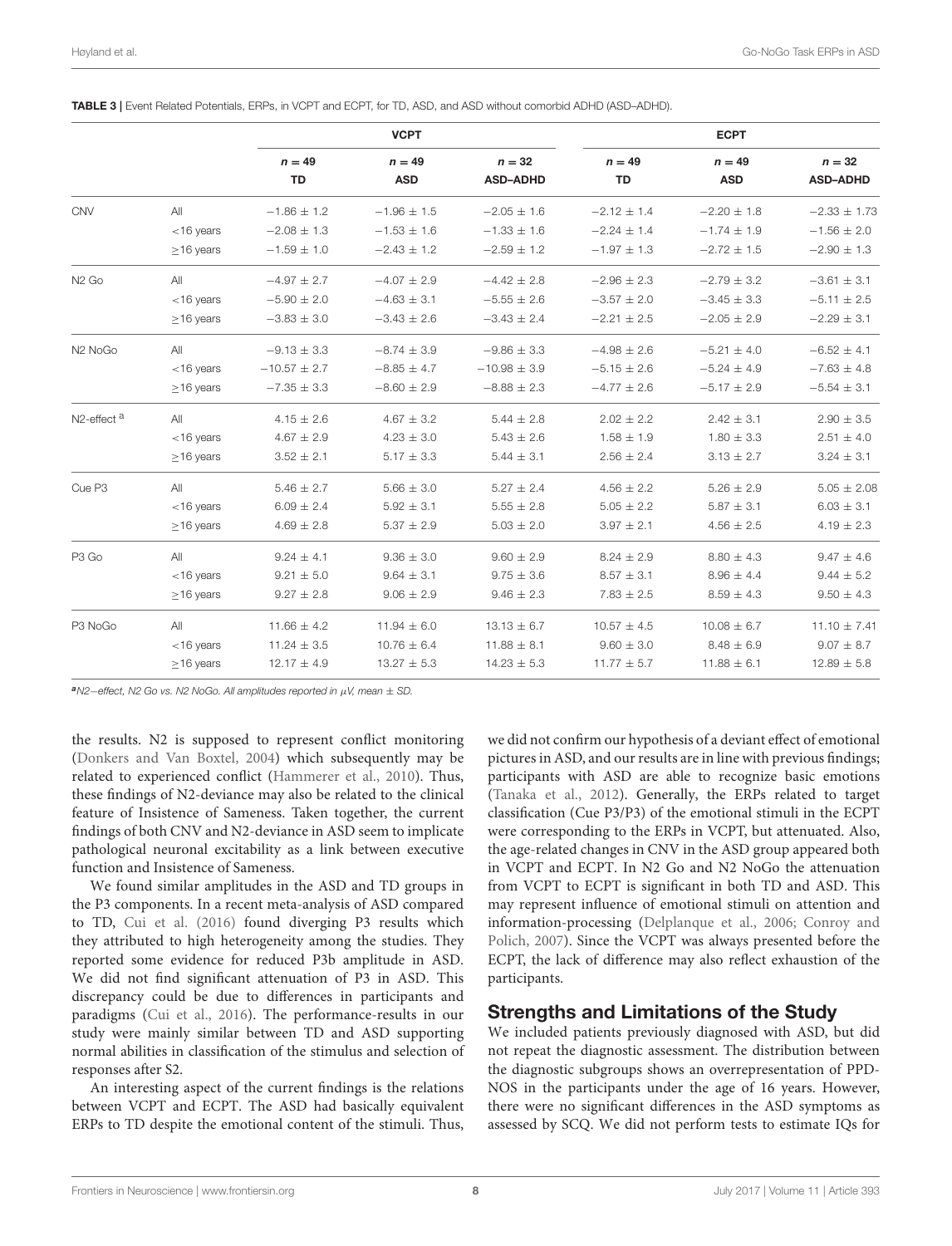#### <span id="page-8-0"></span>TABLE 4 | Mixed model analysis with the reported Event Related Potentials, ERPs, as dependent variables.

|                     |                            | ASD vs. TD                                         | (ASD-ADHD) vs. TD                                  |
|---------------------|----------------------------|----------------------------------------------------|----------------------------------------------------|
|                     |                            | $\beta$ (confidence-interval), p                   | $\beta$ (confidence-interval), p                   |
| <b>CNV</b>          | All                        | $-0.08$ (-0.63 to 0.48), $p = 0.79$                | $-0.15$ (-0.78 to 0.48), $p = 0.63$                |
|                     | $<$ 16 years               | 0.56 (-0.25 to 1.36), $p = 0.17$                   | 0.75 (-0.23 to 1.74), $p = 0.13$                   |
|                     | $\geq$ 16 years            | $-0.86$ (-1.55 to -0.18), $p = 0.015$ <sup>*</sup> | $-1.01$ (-1.74 to -0.28), $p = 0.008**$            |
|                     | Interaction with age group | $p = 0.017*$                                       | $p = 0.006**$                                      |
| N <sub>2</sub> Go   | AlI                        | 0.53 (-0.44 to 1.50), $p = 0.28$                   | $-0.29$ (-1.30 to 0.72), $p = 0.57$                |
|                     | $<$ 16 years               | 0.73 (-0.56 to 2.03), $p = 0.26$                   | $-0.57$ (-1.83 to 0.70), $p = 0.37$                |
|                     | $\geq$ 16 years            | 0.26 ( $-1.27$ to 1.80), $p = 0.73$                | 0.04 (-1.61 to 1.69), $p = 0.96$                   |
|                     | Interaction with age group | $p = 0.68$                                         | $p = 0.44$                                         |
| N <sub>2</sub> NoGo | All                        | 0.07 ( $-1.18$ to 1.32), $p = 0.91$                | $-1.25$ (-2.71 to -0.28), $p = 0.016$ <sup>*</sup> |
|                     | $<$ 16 years               | 0.89 (-0.99 to 2.76), $p = 0.35$                   | $-1.45$ (-3.34 to 0.44), $p = 0.13$                |
|                     | $\geq$ 16 years            | $-0.98$ (-2.57 to 0.60), $p = 0.22$                | $-1.43$ (-3.01 to 0.15), $p = 0.075$               |
|                     | Interaction with age group | $p = 0.20$                                         | $p = 0.76$                                         |
| $N2$ -effecta       | All                        | 0.46 (-0.47 to 1.39), $p = 0.33$                   | 1.21 (0.17 to 2.24), $p = 0.023^*$                 |
|                     | $<$ 16 years               | $-0.15$ (-0.39 to 1.08), $p = 0.80$                | 0.88 (-0.58 to 2.34), $p = 0.23$                   |
|                     | $\geq$ 16 years            | 1.24 (-0.18 to 2.67), $p = 0.085$                  | 1.47 (0.07 to 3.01), $p = 0.060$                   |
|                     | Interaction with age group | $p = 0.19$                                         | $p = 0.69$                                         |
| Cue P <sub>3</sub>  | All                        | 0.43 (-0.56 to 1.42), $p = 0.39$                   | 0.23 (-0.80 to 1.26), $p = 0.66$                   |
|                     | $<$ 16 years               | 0.22 ( $-1.15$ to 1.59), $p = 0.75$                | $-0.11$ (-1.69 to 1.47), $p = 0.89$                |
|                     | $\geq$ 16 years            | 0.78 (-0.63 to 2.19), $p = 0.27$                   | 0.42 (-0.92 to 1.76), $p = 0.53$                   |
|                     | Interaction with age group | $p = 0.78$                                         | $p = 0.95$                                         |
| P <sub>3</sub> Go   | All                        | 0.34 (-0.98 to 1.67), $p = 0.61$                   | 0.92 (-0.62 to 2.46), $p = 0.24$                   |
|                     | $<$ 16 years               | 0.32 ( $-1.63$ to 2.28), $p = 0.74$                | 0.43 (-2.15 to 3.02), $p = 0.74$                   |
|                     | $\geq$ 16 years            | 0.45 (-1.30 to 2.22), $p = 0.60$                   | 1.21 (-0.51 to 2.93), $p = 0.16$                   |
|                     | Interaction with age group | $p = 0.92$                                         | $p = 0.90$                                         |
| P3 NoGo             | All                        | $-0.08$ (-2.16 to 1.99), $p = 0.99$                | 1.11 (-1.35 to 3.57), $p = 0.37$                   |
|                     | $<$ 16 years               | $-0.95$ (-3.68 to 1.77), $p = 0.49$                | $-0.27$ (-3.95 to 3.41), $p = 0.88$                |
|                     | $\geq$ 16 years            | 1.16 ( $-1.92$ to 4.25), $p = 0.45$                | 2.16 ( $-1.15$ to 5.47), $p = 0.20$                |
|                     | Interaction with age group | $p = 0.49$                                         | $p = 0.56$                                         |

<sup>a</sup>*N2-effect, N2 Go vs. N2 NoGo.*

\**Significant at the 0.05 level (2-tailed).* \*\**Significant at the 0.01 level (2-tailed). The fixed effects were diagnostic group [typically developing (TD) vs. autism spectrum disorder (ASD)], task (VCPT vs. ECPT) and gender. We first analyzed using the whole sample, then separately for each age group. We then included the interaction between age group and diagnostic group. The analyses were finally recomputed for the groups TD vs. ASD without comorbid ADHD (ASD–ADHD).*

TD, but the parents of our control group reported no learning problems or psychiatric problems, and they were recruited from school children with normal school performance. Individuals with classical autism typically have significantly lower verbal IQs compared to performance IQs, although this varies within the ASD group. This situation also makes it challenging to match a control group [\(Harms et al., 2010\)](#page-11-39).

We used the BRIEF, a parent-report measure, as a description of the presence of executive dysfunction in the participants. Research indicates that disagreement exists between performance-based tests and parent-report measures of executive functions [\(Silver, 2014\)](#page-11-16). Performance-based measurements of executive functions could have contributed to a broader evaluation of executive dysfunction in the participants. We also used parent-report BRIEF for all participants even though some of them were over 18 years old. This because we had information that all participants still lived with their parents and we wanted to use the same BRIEF method across age groups.

The participants were in the ECPT asked to recognize a single basic emotion, anger. They also implicitly had to exclude happy as an emotion to define the "Go condition." Previous studies have shown that more complicated and subtle emotional expressions are more challenging to recognize for individuals with ASD than the basic emotions (Behrmann et al., [2006\)](#page-10-25). Thus, the present paradigm may have reduced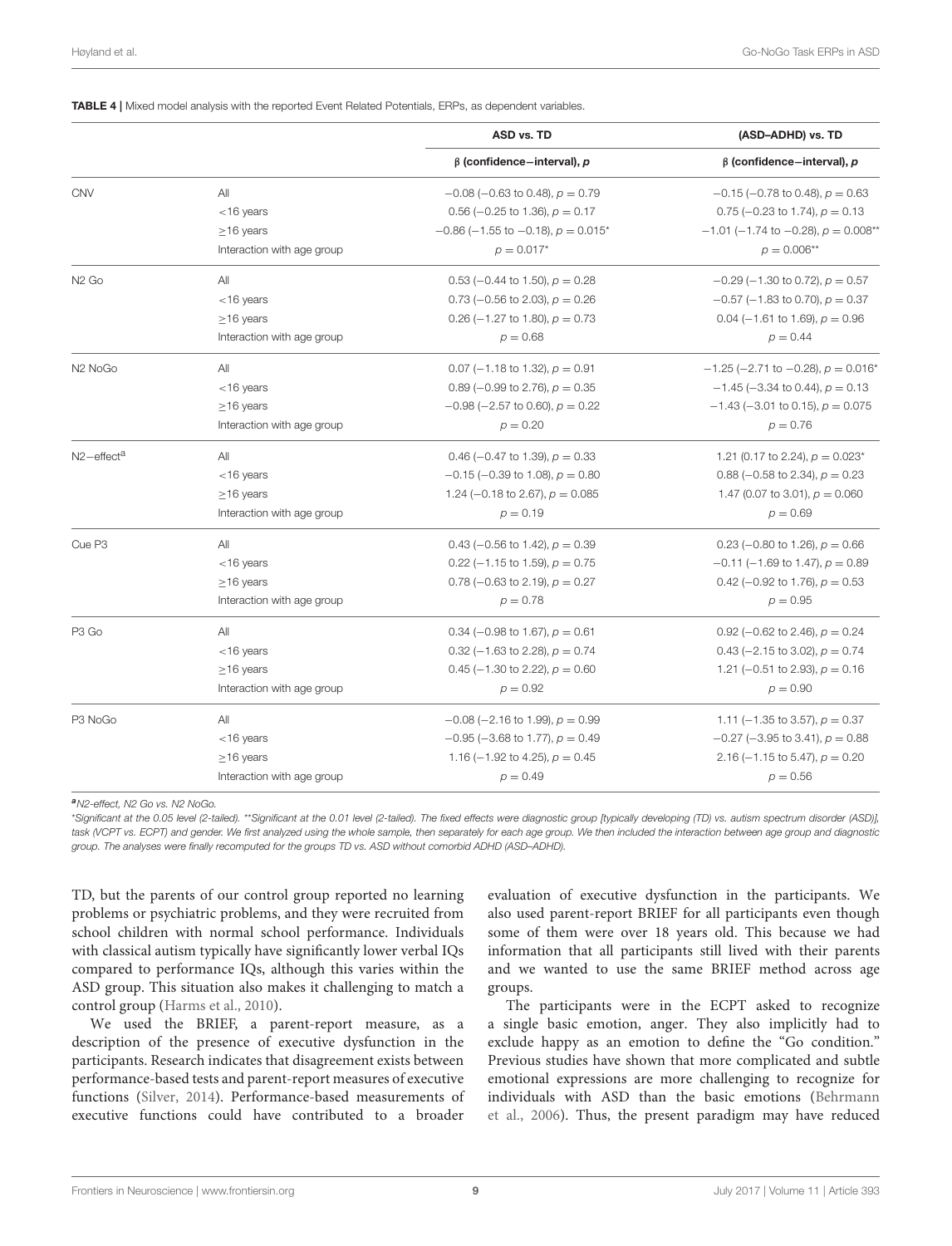

<span id="page-9-0"></span>FIGURE 3 | Box plot of Contingent Negative Variation, CNV, in VCPT/ECPT. Mean CNV VCPT and ECPT increases from young to old in TD, decreases in ASD, giving a significant age-group  $\times$  diagnosis interaction.



<span id="page-9-1"></span>the opportunity to find significant differences in our study, leading to Type II error. All participants were tested by the same technician in the same lab to reduce variations caused by testing conditions.

# **CONCLUSION**

The current study of ERPs during a cued Go-NoGo task indicates age-dependent alterations of CNV (related to response preparation), and N2 (related to conflict monitoring) in ASD. These neurophysiological abnormalities during an executive function task may be related to Insistence of Sameness, a core clinical feature in ASD. Our results also underscore the importance of controlling for ADHD comorbidity when interpreting ERPs in an ASD sample. The pathophysiological underpinnings of executive dysfunction in ASD should be further investigated to learn more of how this phenomenon is related to core characteristics of ASD.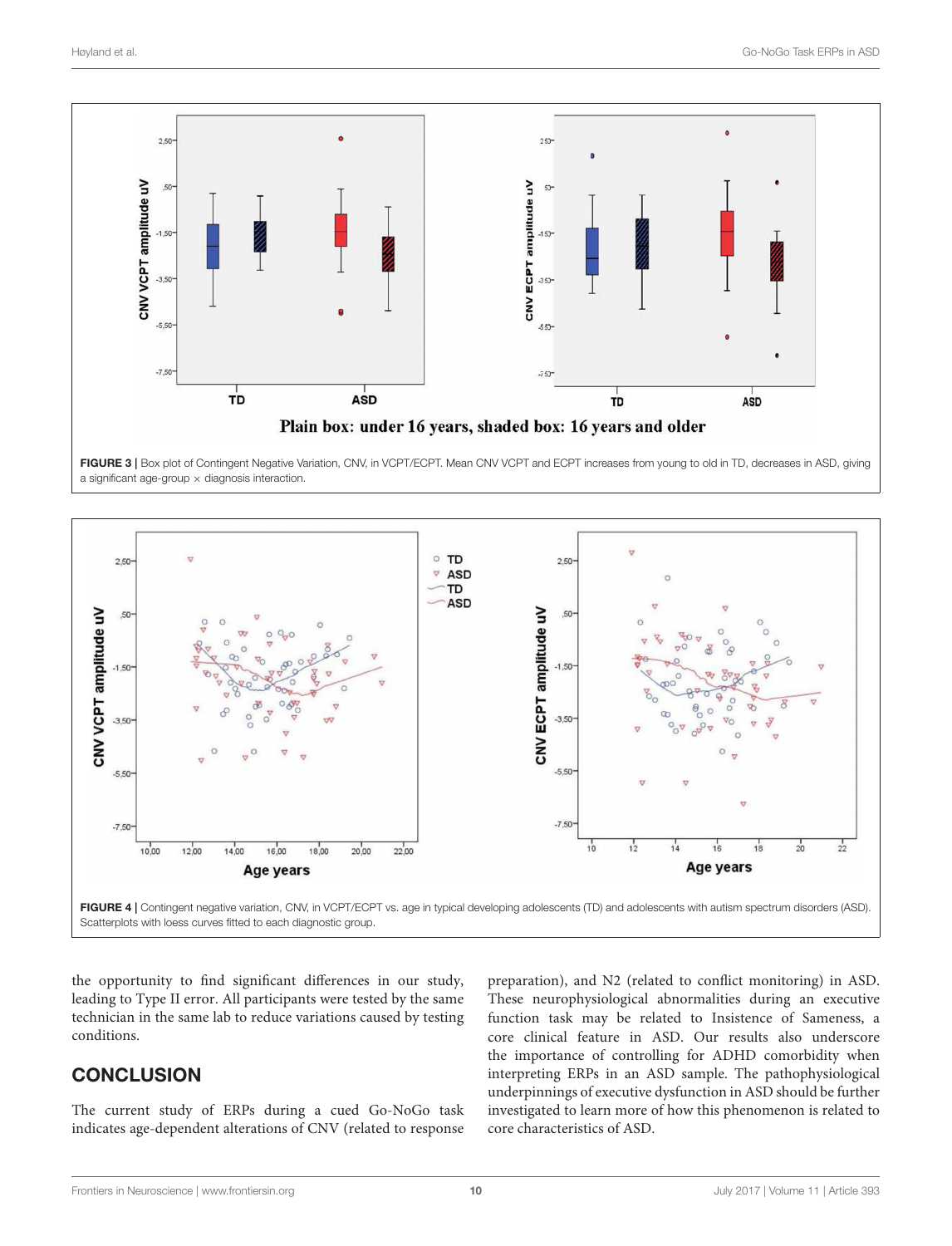# AUTHOR CONTRIBUTIONS

AH, GØ, TN, and OA contributed to the design of the work, the analyses and interpretation of data. SL, SH, and TT contributed to interpretation of the data. AH and ME carried out EEGanalyses and contributed to interpretation of the data. All authors drafted the manuscript and revised it and gave their final approval of the version to be published. All authors also agreed to be accountable for the work in ensuring that questions related to the accuracy or integrity of any part of the work were appropriately investigated and resolved.

## ACKNOWLEDGMENTS

The authors thank all the participants and their parents for providing the necessary information. This study is funded by

## **REFERENCES**

- <span id="page-10-13"></span>Aasen, I. E., and Brunner, J. F. (2016). Modulation of ERP components by task instructions in a cued go/no-go task. Psychophysiology 53, 171–185. doi: [10.1111/psyp.12563](https://doi.org/10.1111/psyp.12563)
- <span id="page-10-3"></span>Agam, Y., Joseph, R. M., Barton, J. J., and Manoach, D. S. (2010). Reduced cognitive control of response inhibition by the anterior cingulate cortex in autism spectrum disorders. Neuroimage 52, 336–347. doi: [10.1016/j.neuroimage.2010.04.010](https://doi.org/10.1016/j.neuroimage.2010.04.010)
- <span id="page-10-9"></span>Ahmadian, P., Cagnoni, S., and Ascari, L. (2013). How capable is non-invasive EEG data of predicting the next movement? A mini review. Front. Hum. Neurosci. 7:124. doi: [10.3389/fnhum.2013.00124](https://doi.org/10.3389/fnhum.2013.00124)
- <span id="page-10-22"></span>Albrecht, B., Brandeis, D., Uebel, H., Heinrich, H., Mueller, U. C., Hasselhorn, M., et al. (2008). Action monitoring in boys with attentiondeficit/hyperactivity disorder, their nonaffected siblings, and normal control subjects: evidence for an endophenotype. Biol. Psychiatry 64, 615–625. doi: [10.1016/j.biopsych.2007.12.016](https://doi.org/10.1016/j.biopsych.2007.12.016)
- <span id="page-10-6"></span>Anderson, V. A., Anderson, P., Northam, E., Jacobs, R., and Mikiewicz, O. (2002). Relationships between cognitive and behavioral measures of executive function in children with brain disease. Child Neuropsychol. 8, 231–240. doi: [10.1076/chin.8.4.231.13509](https://doi.org/10.1076/chin.8.4.231.13509)
- <span id="page-10-8"></span>Araki, T., Kirihara, K., Koshiyama, D., Nagai, T., Tada, M., Fukuda, M., et al. (2016). Intact neural activity during a Go/No-go task is associated with high global functioning in schizophrenia. Psychiatry Clin. Neurosci. 70, 278–285. doi: [10.1111/pcn.12389](https://doi.org/10.1111/pcn.12389)
- <span id="page-10-10"></span>Battaglini, L., Casco, C., Isaacs, B. R., Bridges, D., and Ganis, G. (2017). Electrophysiological correlates of motion extrapolation: an investigation on the CNV. Neuropsychologia 95, 86–93. doi: [10.1016/j.neuropsychologia.2016.12.019](https://doi.org/10.1016/j.neuropsychologia.2016.12.019)
- <span id="page-10-25"></span>Behrmann, M., Thomas, C., and Humphreys, K. (2006). Seeing it differently: visual processing in autism. Trends Cogn. Sci. 10, 258–264. doi: [10.1016/j.tics.2006.05.001](https://doi.org/10.1016/j.tics.2006.05.001)
- <span id="page-10-17"></span>Berument, S. K., Rutter, M., Lord, C., Pickles, A., and Bailey, A. (1999). Autism screening questionnaire: diagnostic validity. Br. J. Psychiatry 175, 444–451. doi: [10.1192/bjp.175.5.444](https://doi.org/10.1192/bjp.175.5.444)
- <span id="page-10-4"></span>Bishop, S. L., Hus, V., Duncan, A., Huerta, M., Gotham, K., Pickles, A., et al. (2013). Subcategories of restricted and repetitive behaviors in children with autism spectrum disorders. J. Autism Dev. Disord. 43, 1287–1297. doi: [10.1007/s10803-012-1671-0](https://doi.org/10.1007/s10803-012-1671-0)
- <span id="page-10-5"></span>Boyd, B. A., McBee, M., Holtzclaw, T., Baranek, G. T., and Bodfish, J. W. (2009). Relationships among repetitive behaviors, sensory features, and executive functions in high functioning autism. Res. Autism Spectr. Disord. 3, 959–966. doi: [10.1016/j.rasd.2009.05.003](https://doi.org/10.1016/j.rasd.2009.05.003)
- <span id="page-10-7"></span>Bridwell, D. A., Steele, V. R., Maurer, J. M., Kiehl, K. A., and Calhoun, V. D. (2015). The relationship between somatic and cognitive-affective

The Liaison Committee for education, research and innovation in Central Norway. The project was supported by the Research Council of Norway (Grant #213694, #223273) and the KG Jebsen Foundation. This study is part of the BUPgen study group and the research network NeuroDevelop (South East Norway Regional Health Authority). The authors thank Professor Juri Kropotov, Institute of the Human Brain, Russian Academy of Sciences, Saint Petersburg, Russia, for technical assistance.

#### SUPPLEMENTARY MATERIAL

The Supplementary Material for this article can be found [online at: http://journal.frontiersin.org/article/10.3389/fnins.](http://journal.frontiersin.org/article/10.3389/fnins.2017.00393/full#supplementary-material) 2017.00393/full#supplementary-material

depression symptoms and error-related ERPs. J. Affect. Disord. 172, 89–95. doi: [10.1016/j.jad.2014.09.054](https://doi.org/10.1016/j.jad.2014.09.054)

- <span id="page-10-11"></span>Brunia, C., and Van Boxtel, G. (2001). Wait and see. Int. J. Psychophysiol. 43, 59–75. doi: [10.1016/S0167-8760\(01\)00179-9](https://doi.org/10.1016/S0167-8760(01)00179-9)
- <span id="page-10-1"></span>Brunsdon, V. E., and Happé, F. (2014). Exploring the 'fractionation'of autism at the cognitive level. Autism 18, 17–30. doi: [10.1177/1362361313499456](https://doi.org/10.1177/1362361313499456)
- <span id="page-10-19"></span>Chandler, S., Charman, T., Baird, G., Simonoff, E., Loucas, T. O. M., Meldrum, D., et al. (2007). Validation of the social communication questionnaire in a population cohort of children with autism spectrum disorders. J. Am. Acad. Child Adolesc. Psychiatry 46, 1324–1332. doi: [10.1097/chi.0b013e31812f7d8d](https://doi.org/10.1097/chi.0b013e31812f7d8d)
- <span id="page-10-16"></span>Cohen, J. (1973). The CNV in children with Special Refernce to Learning Disabilities. Electroencephalogr. Clin. Neurophysiol. 33, 151.
- <span id="page-10-24"></span>Conroy, M. A., and Polich, J. (2007). Affective valence and P300 when stimulus arousal level is controlled. Cogn. Emot. 21, 891–901. doi: [10.1080/02699930600926752](https://doi.org/10.1080/02699930600926752)
- <span id="page-10-18"></span>Corsello, C., Hus, V., Pickles, A., Risi, S., Cook, E. H., Leventhal, B. L., et al. (2007). Between a ROC and a hard place: decision making and making decisions about using the SCQ. J. Child Psychol. Psychiatry 48, 932–940. doi: [10.1111/j.1469-7610.2007.01762.x](https://doi.org/10.1111/j.1469-7610.2007.01762.x)
- <span id="page-10-14"></span>Craig, F., Margari, F., Legrottaglie, A. R., Palumbi, R., De Giambattista, C., and Margari, L. (2016). A review of executive function deficits in autism spectrum disorder and attention-deficit/hyperactivity disorder. Neuropsychiatr. Dis. Treat. 12, 1191–1202. doi: [10.2147/NDT.S104620](https://doi.org/10.2147/NDT.S104620)
- <span id="page-10-15"></span>Cui, T., Wang, P. P., Liu, S., and Zhang, X. (2016). P300 amplitude and latency in autism spectrum disorder: a meta-analysis. Eur. Child Adolesc. Psychiatry 26, 177–190. doi: [10.1007/s00787-016-0880-z](https://doi.org/10.1007/s00787-016-0880-z)
- <span id="page-10-23"></span>Delplanque, S., Silvert, L., Hot, P., Rigoulot, S., and Sequeira, H. (2006). Arousal and valence effects on event-related P3a and P3b during emotional categorization. Int. J. Psychophysiol. 60, 315–322. doi: [10.1016/j.ijpsycho.2005.06.006](https://doi.org/10.1016/j.ijpsycho.2005.06.006)
- <span id="page-10-21"></span>Doehnert, M., Brandeis, D., Imhof, K., Drechsler, R., and Steinhausen, H.-C. (2010). Mapping attention-deficit/hyperactivity disorder from childhood to adolescence—no neurophysiologic evidence for a developmental lag of attention but some for inhibition. Biol. Psychiatry 67, 608–616. doi: [10.1016/j.biopsych.2009.07.038](https://doi.org/10.1016/j.biopsych.2009.07.038)
- <span id="page-10-12"></span>Donkers, F. C., and Van Boxtel, G. J. (2004). The N2 in go/no-go tasks reflects conflict monitoring not response inhibition. Brain Cogn. 56, 165–176. doi: [10.1016/j.bandc.2004.04.005](https://doi.org/10.1016/j.bandc.2004.04.005)
- <span id="page-10-2"></span>Downes, M., Bathelt, J., and De Haan, M. (2017). Event-related potential measures of executive functioning from preschool to adolescence. Dev. Med. Child Neurol. 59, 581–590. doi: [10.1111/dmcn.13395](https://doi.org/10.1111/dmcn.13395)
- <span id="page-10-0"></span>DSM-5 (2013). Diagnostic and Statistical Manual of Mental Disorders (DSM-5<sup>®</sup>). Arlington: American Psychiatric Association.
- <span id="page-10-20"></span>Ekman, P., and Friesen, W. V. (1976). Pictures of Facial Affect. Palo Alto: Consulting Psychologists Press.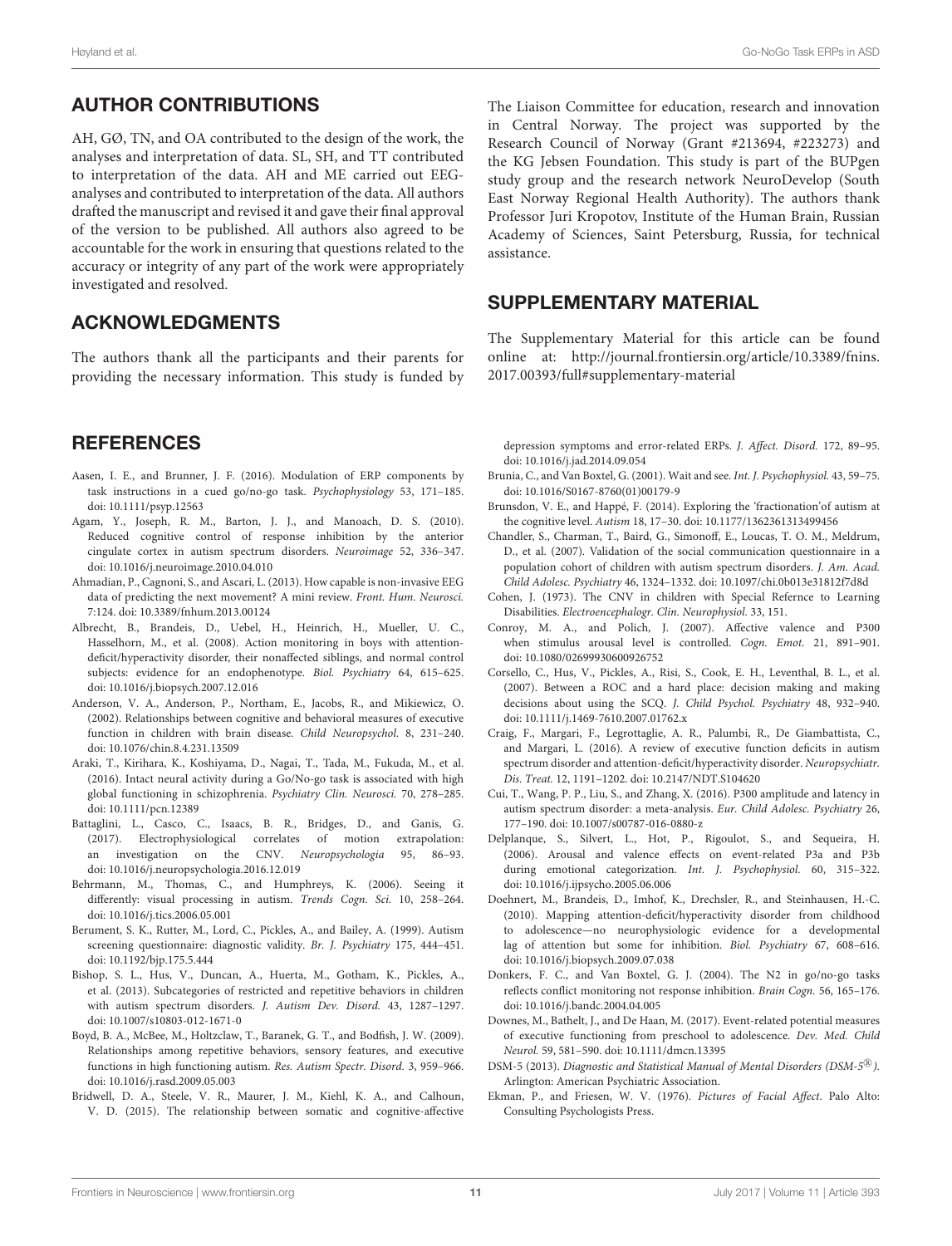- <span id="page-11-28"></span>Faja, S., Clarkson, T., and Webb, S. J. (2016). Neural and behavioral suppression of interfering flankers by children with and without autism spectrum disorder. Neuropsychologia 93, 251–261. doi: [10.1016/j.neuropsychologia.2016.10.017](https://doi.org/10.1016/j.neuropsychologia.2016.10.017)
- <span id="page-11-4"></span>Friedman, N. P., and Miyake, A. (2017). Unity and diversity of executive functions: individual differences as a window on cognitive structure. Cortex 86, 186–204. doi: [10.1016/j.cortex.2016.04.023](https://doi.org/10.1016/j.cortex.2016.04.023)
- <span id="page-11-15"></span>Gioia, G. A., Isquith, P. K., Guy, S. C., and Kenworthy, L. (2000). TEST REVIEW behavior rating inventory of executive function. Child Neuropsychol. 6, 235–238. doi: [10.1076/chin.6.3.235.3152](https://doi.org/10.1076/chin.6.3.235.3152)
- <span id="page-11-21"></span>Grane, V. A., Brunner, J. F., Endestad, T., Aasen, I. E., Kropotov, J., Knight, R. T., et al. (2016). ERP correlates of proactive and reactive cognitive control in treatment-naive adult ADHD. PLoS ONE 11:e0159833. doi: [10.1371/journal.pone.0159833](https://doi.org/10.1371/journal.pone.0159833)
- <span id="page-11-24"></span>Hammerer, D., Li, S. C., Muller, V., and Lindenberger, U. (2010). An electrophysiological study of response conflict processing across the lifespan: assessing the roles of conflict monitoring, cue utilization, response anticipation, and response suppression. Neuropsychologia 48, 3305–3316. doi: [10.1016/j.neuropsychologia.2010.07.014](https://doi.org/10.1016/j.neuropsychologia.2010.07.014)
- <span id="page-11-2"></span>Happe, F., and Frith, U. (2006). The weak coherence account: detail-focused cognitive style in autism spectrum disorders. J. Autism Dev. Disord. 36, 5–25. doi: [10.1007/s10803-005-0039-0](https://doi.org/10.1007/s10803-005-0039-0)
- <span id="page-11-10"></span>Happé, F., and Ronald, A. (2008). The 'fractionable autism triad': a review of evidence from behavioural, genetic, cognitive and neural research. Neuropsychol. Rev. 18, 287–304. doi: [10.1007/s11065-008-9076-8](https://doi.org/10.1007/s11065-008-9076-8)
- <span id="page-11-39"></span>Harms, M. B., Martin, A., and Wallace, G. L. (2010). Facial emotion recognition in autism spectrum disorders: a review of behavioral and neuroimaging studies. Neuropsychol. Rev. 20, 290–322. doi: [10.1007/s11065-010-9138-6](https://doi.org/10.1007/s11065-010-9138-6)
- <span id="page-11-5"></span>Hill, E. L. (2004). Executive dysfunction in autism. Trends Cogn. Sci. 8, 26–32. doi: [10.1016/j.tics.2003.11.003](https://doi.org/10.1016/j.tics.2003.11.003)
- <span id="page-11-11"></span>Holmboe, K., Elsabbagh, M., Volein, A., Tucker, L. A., Baron-Cohen, S., Bolton, P., et al. (2010). Frontal cortex functioning in the infant broader autism phenotype. Infant Behav. Dev. 33, 482–491. doi: [10.1016/j.infbeh.2010.05.004](https://doi.org/10.1016/j.infbeh.2010.05.004)
- <span id="page-11-0"></span>ICD-10 (1992). ICD-10: International Statistical Classification of Diseases and Health-Related Problems. Geneva: WHO.
- <span id="page-11-14"></span>Isquith, P. K., Roth, R. M., and Gioia, G. (2013). Contribution of rating scales to the assessment of executive functions. Appl. Neuropsychol. Child 2, 125–132. doi: [10.1080/21622965.2013.748389](https://doi.org/10.1080/21622965.2013.748389)
- <span id="page-11-19"></span>Johnstone, S. J., Barry, R. J., and Clarke, A. R. (2013). Ten years on: a followup review of ERP research in attention-deficit/hyperactivity disorder. Clin. Neurophysiol. 124, 644–657. doi: [10.1016/j.clinph.2012.09.006](https://doi.org/10.1016/j.clinph.2012.09.006)
- <span id="page-11-18"></span>Jonkman, L. M. (2006). The development of preparation, conflict monitoring and inhibition from early childhood to young adulthood; a Go/Nogo ERP study. Brain Res. 1097, 181–193. doi: [10.1016/j.brainres.2006.04.064](https://doi.org/10.1016/j.brainres.2006.04.064)
- <span id="page-11-1"></span>Kanner, L. (1943). Autistic disturbances of affective contact. Nervous Child 2, 217–250.
- <span id="page-11-23"></span>Karalunas, S. L., Geurts, H. M., Konrad, K., Bender, S., and Nigg, J. T. (2014). Annual Research Review: reaction time variability in ADHD and autism spectrum disorders: measurement and mechanisms of a proposed trans-diagnostic phenotype. J. Child Psychol. Psychiatry 55, 685–710. doi: [10.1111/jcpp.12217](https://doi.org/10.1111/jcpp.12217)
- <span id="page-11-13"></span>Kenworthy, L., Yerys, B. E., Anthony, L. G., and Wallace, G. L. (2008). Understanding executive control in autism spectrum disorders in the lab and in the real world. Neuropsychol. Rev. 18, 320–338. doi: [10.1007/s11065-008-9077-7](https://doi.org/10.1007/s11065-008-9077-7)
- <span id="page-11-29"></span>Kim, S. H., Grammer, J., Benrey, N., Morrison, F., and Lord, C. (2017). Stimulus processing and error monitoring in more-able kindergarteners with Autism Spectrum Disorder (ASD): a short review and a preliminary ERP study. Eur. J. Neurosci. doi: [10.1111/ejn.13580.](https://doi.org/10.1111/ejn.13580) [Epub ahead of print].
- <span id="page-11-30"></span>Lamm, C., Zelazo, P. D., and Lewis, M. D. (2006). Neural correlates of cognitive control in childhood and adolescence: disentangling the contributions of age and executive function. Neuropsychologia 44, 2139–2148. doi: [10.1016/j.neuropsychologia.2005.10.013](https://doi.org/10.1016/j.neuropsychologia.2005.10.013)
- <span id="page-11-31"></span>Lewis, M. D., Lamm, C., Segalowitz, S. J., Stieben, J., and Zelazo, P. D. (2006). Neurophysiological correlates of emotion regulation in children and adolescents. J. Cogn. Neurosci. 18, 430–443. doi: [10.1162/jocn.2006.18.3.430](https://doi.org/10.1162/jocn.2006.18.3.430)
- <span id="page-11-9"></span>Lopez, B. R., Lincoln, A. J., Ozonoff, S., and Lai, Z. (2005). Examining the relationship between executive functions and restricted, repetitive symptoms of autistic disorder. J. Autism Dev. Disord. 35, 445–460. doi: [10.1007/s10803-005-5035-x](https://doi.org/10.1007/s10803-005-5035-x)
- <span id="page-11-32"></span>Lord, C., Risi, S., Lambrecht, L., Cook, E. H. Jr., Leventhal, B. L., Dilavore, P. C., et al. (2000). The autism diagnostic observation schedule-generic: a standard measure of social and communication deficits associated with the spectrum of autism. J. Autism Dev. Disord. [30, 205–223. doi: 10.1023/A:10055924](https://doi.org/10.1023/A:1005592401947) 01947
- <span id="page-11-35"></span>Lord, C., Rutter, M., and Couteur, A. (1994). Autism diagnostic interview-revised: a revised version of a diagnostic interview for caregivers of individuals with possible pervasive developmental disorders. J. Autism Dev. Disord. 24, 659–685. doi: [10.1007/BF02172145](https://doi.org/10.1007/BF02172145)
- <span id="page-11-17"></span>Luck, S. J. (2014). An Introduction to the Event-Related Potential Technique. Cambridge, MA: MIT Press.
- <span id="page-11-12"></span>Mahone, E. M., Cirino, P. T., Cutting, L. E., Cerrone, P. M., Hagelthorn, K. M., Hiemenz, J. R., et al. (2002). Validity of the behavior rating inventory of executive function in children with ADHD and/or Tourette syndrome. Arch. Clin. Neuropsychol. 17, 643–662. doi: [10.1093/arclin/17.7.643](https://doi.org/10.1093/arclin/17.7.643)
- <span id="page-11-3"></span>Mandy, W. P., and Skuse, D. H. (2008). Research Review: what is the association between the social-communication element of autism and repetitive interests, behaviours and activities? J. Child Psychol. Psychiatry 49, 795–808. doi: [10.1111/j.1469-7610.2008.01911.x](https://doi.org/10.1111/j.1469-7610.2008.01911.x)
- <span id="page-11-7"></span>Miyake, A., and Friedman, N. P. (2012). The nature and organization of individual differences in executive functions: four general conclusions. Curr. Dir. Psychol. Sci. 21, 8–14. doi: [10.1177/0963721411429458](https://doi.org/10.1177/0963721411429458)
- <span id="page-11-8"></span>Mosconi, M., Kay, M., D'cruz, A.-M., Seidenfeld, A., Guter, S., Stanford, L., et al. (2009). Impaired inhibitory control is associated with higher-order repetitive behaviors in autism spectrum disorders. Psychol. Med. 39, 1559–1566. doi: [10.1017/S0033291708004984](https://doi.org/10.1017/S0033291708004984)
- <span id="page-11-37"></span>Mottron, L., Dawson, M., and Soulieres, I. (2009). Enhanced perception in savant syndrome: patterns, structure and creativity. Philos. Trans. R. Soc. Lond. B. Biol. Sci. 364, 1385–1391. doi: [10.1098/rstb.2008.0333](https://doi.org/10.1098/rstb.2008.0333)
- <span id="page-11-36"></span>Mueller, A., Candrian, G., Kropotov, J. D., Ponomarev, V. A., and Baschera, G.- M. (2010). Classification of ADHD patients on the basis of independent ERP components using a machine learning system. Nonlinear Biomed. Phys. 4:S1. doi: [10.1186/1753-4631-4-S1-S1](https://doi.org/10.1186/1753-4631-4-S1-S1)
- <span id="page-11-20"></span>Ogrim, G., Kropotov, J., Brunner, J. F., Candrian, G., Sandvik, L., and Hestad, K. A. (2014). Predicting the clinical outcome of stimulant medication in pediatric attention-deficit/hyperactivity disorder: data from quantitative electroencephalography, event-related potentials, and a go/no-go test. Neuropsychiatr. Dis. Treat. 10, 231–242. doi: [10.2147/NDT.S56600](https://doi.org/10.2147/NDT.S56600)
- <span id="page-11-25"></span>Polich, J. (1987). Task difficulty, probability, and inter-stimulus interval as determinants of P300 from auditory stimuli. Electroencephalogr. Clin. Neurophysiol. 68, 311–320. doi: [10.1016/0168-5597\(87\)90052-9](https://doi.org/10.1016/0168-5597(87)90052-9)
- <span id="page-11-26"></span>Polich, J. (2012). "Neuropsychology of P300," in The Oxford Handbook of Event-Related Potential Components, eds S. J. Luck and E. S. Kappenman (New York, NY: Oxford University Press), 159–188.
- <span id="page-11-6"></span>Pugliese, C. E., Anthony, L., Strang, J. F., Dudley, K., Wallace, G. L., and Kenworthy, L. (2014). Increasing adaptive behavior skill deficits from childhood to adolescence in autism spectrum disorder: role of executive function. J. Autism Dev. Disord. 45, 1579–1587. doi: [10.1007/s10803-014-2309-1](https://doi.org/10.1007/s10803-014-2309-1)
- <span id="page-11-27"></span>Rosenthal, M., Wallace, G. L., Lawson, R., Wills, M. C., Dixon, E., Yerys, B. E., et al. (2013). Impairments in real-world executive function increase from childhood to adolescence in autism spectrum disorders. Neuropsychology 27, 13–18. doi: [10.1037/a0031299](https://doi.org/10.1037/a0031299)
- <span id="page-11-34"></span>Rutter, M., Bailey, A., and Lord, C. (2003). SCQ. The Social Communication Questionnaire. Los Angeles, CA: Western Psychological Services.
- <span id="page-11-16"></span>Silver, C. H. (2014). Sources of data about children's executive functioning: review and commentary. Child Neuropsychol. 20, 1–13. doi: [10.1080/09297049.2012.727793](https://doi.org/10.1080/09297049.2012.727793)
- <span id="page-11-33"></span>Solomon, M., Yoon, J. H., Ragland, J. D., Niendam, T. A., Lesh, T. A., Fairbrother, W., et al. (2014). The development of the neural substrates of cognitive control in adolescents with autism spectrum disorders. Biol. Psychiatry 76, 412–421. doi: [10.1016/j.biopsych.2013.08.036](https://doi.org/10.1016/j.biopsych.2013.08.036)
- <span id="page-11-22"></span>Stuss, D. T. (2007). "New approaches to prefrontal lobe testing," in The Human Frontal Lobes: Functions and Disorders, eds B. L. Miller and J. L. Cummings (New York, NY: Guilford Press), 292–305.
- <span id="page-11-38"></span>Tanaka, J. W., Wolf, J. M., Klaiman, C., Koenig, K., Cockburn, J., Herlihy, L., et al. (2012). The perception and identification of facial emotions in individuals with autism spectrum disorders using the Let's Face It! Emotion skills battery.